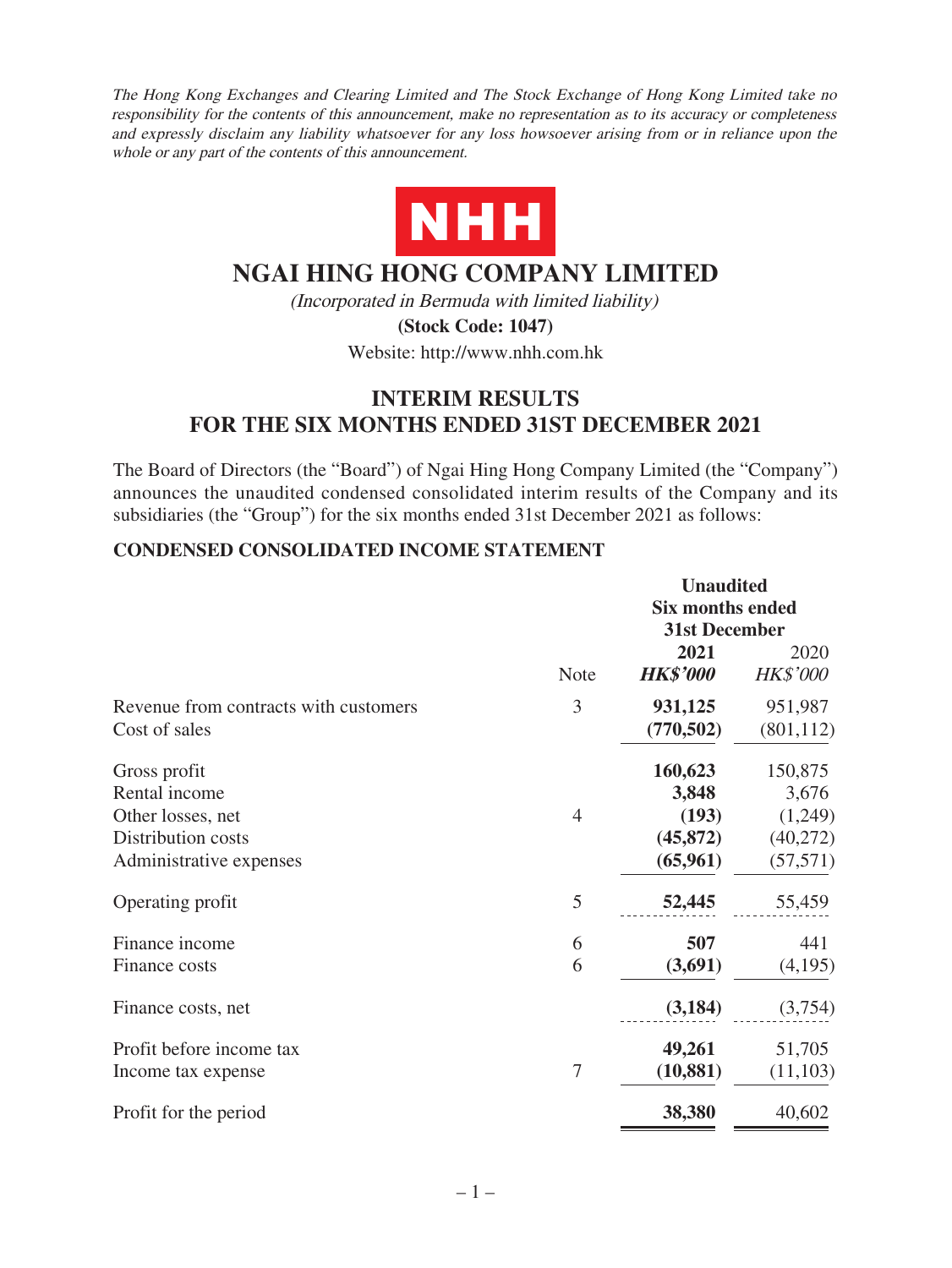|                                                          |             | <b>Unaudited</b>        |                 |  |
|----------------------------------------------------------|-------------|-------------------------|-----------------|--|
|                                                          |             | <b>Six months ended</b> |                 |  |
|                                                          |             | <b>31st December</b>    |                 |  |
|                                                          |             | 2021                    | 2020            |  |
|                                                          | <b>Note</b> | <b>HK\$'000</b>         | <b>HK\$'000</b> |  |
| Attributable to:                                         |             |                         |                 |  |
| Equity holders of the Company                            |             | 33,979                  | 37,114          |  |
| Non-controlling interests                                |             | 4,401                   | 3,488           |  |
|                                                          |             | 38,380                  | 40,602          |  |
| Earnings per share for profit attributable to the equity |             |                         |                 |  |
| holders of the Company during the period                 |             |                         |                 |  |
| (expressed in HK cent per share)                         |             |                         |                 |  |
| - Basic                                                  | 9           | 9.20                    | 10.05           |  |
| - Diluted                                                | 9           | 9.20                    | 10.05           |  |
|                                                          |             |                         |                 |  |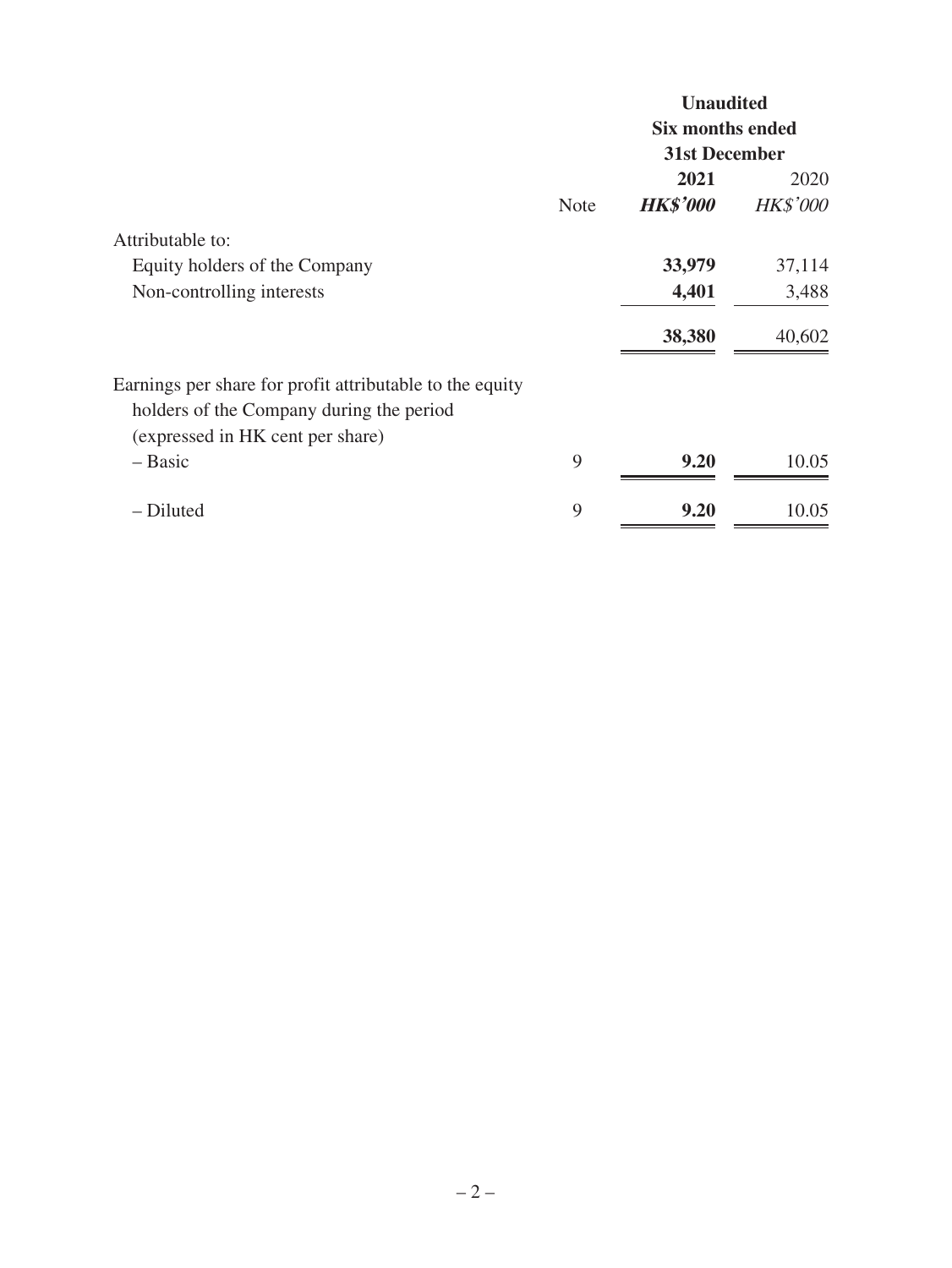# **CONDENSED CONSOLIDATED STATEMENT OF COMPREHENSIVE INCOME**

| <b>Six months ended</b><br>31st December<br>2021<br><b>HK\$'000</b><br>38,380<br>Profit for the period<br>Other comprehensive income:<br>Item that will not be reclassified subsequently to<br>income statement:<br>Fair value gain of financial asset at fair value through<br>other comprehensive income ("FVOCI")<br>188<br>Item that may be reclassified subsequently to<br>income statement:<br>14,820<br>Currency translation differences<br>Other comprehensive income for the period<br>15,008<br>53,388<br>Total comprehensive income for the period<br>Total comprehensive income attributable to:<br>48,558<br>Equity holders of the Company<br>4,830<br>Non-controlling interests<br>53,388 | <b>Unaudited</b> |                  |
|---------------------------------------------------------------------------------------------------------------------------------------------------------------------------------------------------------------------------------------------------------------------------------------------------------------------------------------------------------------------------------------------------------------------------------------------------------------------------------------------------------------------------------------------------------------------------------------------------------------------------------------------------------------------------------------------------------|------------------|------------------|
|                                                                                                                                                                                                                                                                                                                                                                                                                                                                                                                                                                                                                                                                                                         |                  |                  |
|                                                                                                                                                                                                                                                                                                                                                                                                                                                                                                                                                                                                                                                                                                         |                  |                  |
|                                                                                                                                                                                                                                                                                                                                                                                                                                                                                                                                                                                                                                                                                                         |                  | 2020<br>HK\$'000 |
|                                                                                                                                                                                                                                                                                                                                                                                                                                                                                                                                                                                                                                                                                                         |                  | 40,602           |
|                                                                                                                                                                                                                                                                                                                                                                                                                                                                                                                                                                                                                                                                                                         |                  |                  |
|                                                                                                                                                                                                                                                                                                                                                                                                                                                                                                                                                                                                                                                                                                         |                  |                  |
|                                                                                                                                                                                                                                                                                                                                                                                                                                                                                                                                                                                                                                                                                                         |                  |                  |
|                                                                                                                                                                                                                                                                                                                                                                                                                                                                                                                                                                                                                                                                                                         |                  |                  |
|                                                                                                                                                                                                                                                                                                                                                                                                                                                                                                                                                                                                                                                                                                         |                  | 43,745           |
|                                                                                                                                                                                                                                                                                                                                                                                                                                                                                                                                                                                                                                                                                                         |                  | 43,745           |
|                                                                                                                                                                                                                                                                                                                                                                                                                                                                                                                                                                                                                                                                                                         |                  | 84,347           |
|                                                                                                                                                                                                                                                                                                                                                                                                                                                                                                                                                                                                                                                                                                         |                  |                  |
|                                                                                                                                                                                                                                                                                                                                                                                                                                                                                                                                                                                                                                                                                                         |                  | 79,862           |
|                                                                                                                                                                                                                                                                                                                                                                                                                                                                                                                                                                                                                                                                                                         |                  | 4,485            |
|                                                                                                                                                                                                                                                                                                                                                                                                                                                                                                                                                                                                                                                                                                         |                  | 84,347           |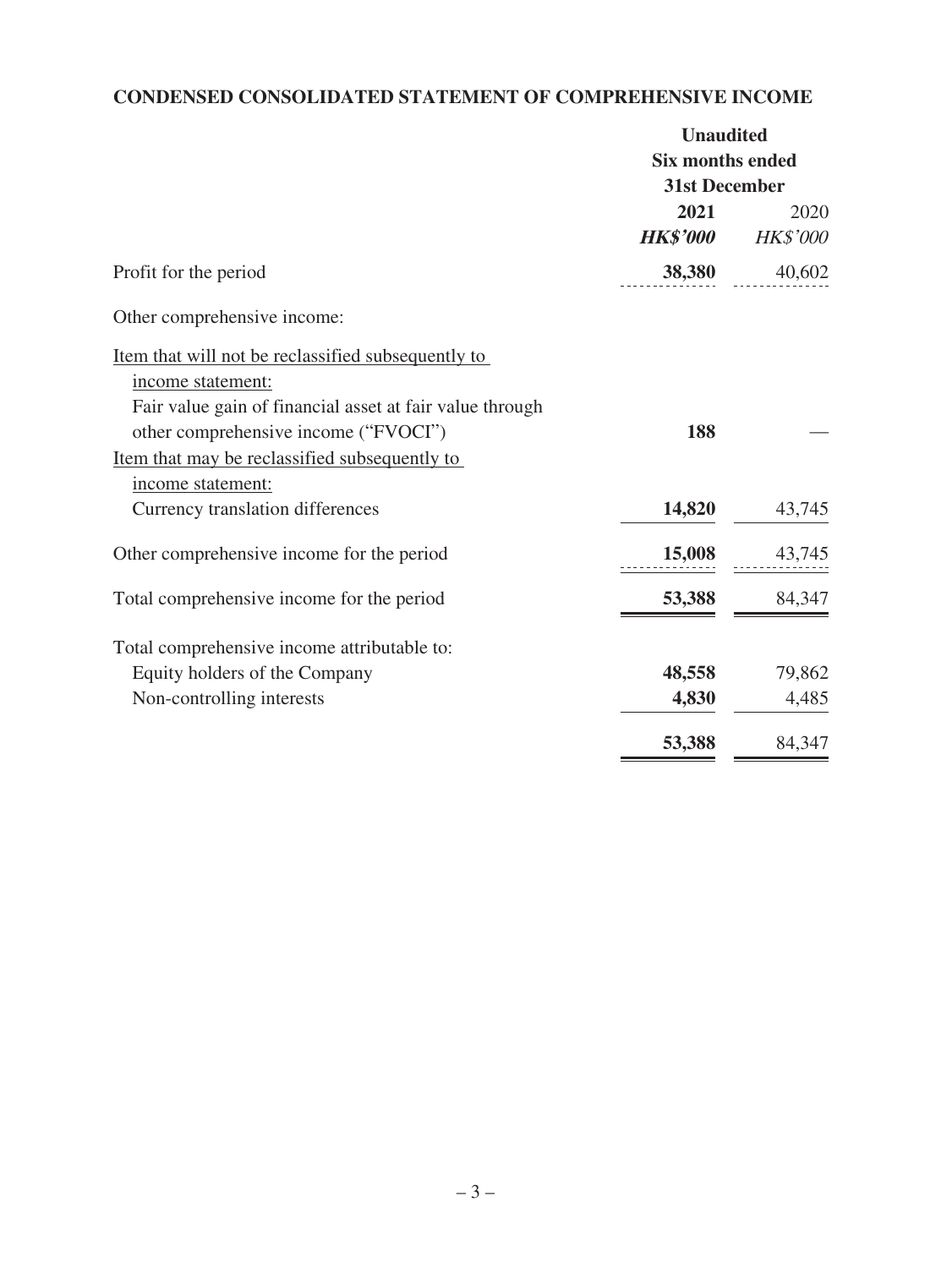# **CONDENSED CONSOLIDATED BALANCE SHEET**

|                                              |             | <b>Unaudited</b>     | Audited         |
|----------------------------------------------|-------------|----------------------|-----------------|
|                                              |             | <b>31st December</b> | 30th June       |
|                                              |             | 2021                 | 2021            |
|                                              | <b>Note</b> | <b>HK\$'000</b>      | <b>HK\$'000</b> |
| <b>ASSETS</b>                                |             |                      |                 |
| <b>Non-current assets</b>                    |             |                      |                 |
| Property, plant and equipment                |             | 115,384              | 113,126         |
| Right-of-use assets                          |             | 24,528               | 27,107          |
| Investment properties                        |             | 155,644              | 155,013         |
| Financial assets at fair value through other |             |                      |                 |
| comprehensive income                         |             | 2,414                | 2,226           |
| Deferred income tax assets                   |             | 11,353               | 8,132           |
| Prepayments                                  |             | 4,785                | 3,458           |
|                                              |             | 314,108              | 309,062         |
| <b>Current assets</b>                        |             |                      |                 |
| Inventories                                  |             | 271,411              | 238,324         |
| Trade and bills receivables                  | 10          | 234,274              | 276,823         |
| Other receivables, prepayments and deposits  |             | 46,631               | 32,240          |
| Income tax recoverable                       |             | 560                  | 784             |
| Restricted bank deposits                     |             | 39,466               | 38,344          |
| Cash and bank balances                       |             | 248,014              | 206,579         |
|                                              |             | 840,356              | 793,094         |
| <b>Total assets</b>                          |             | 1,154,464            | 1,102,156       |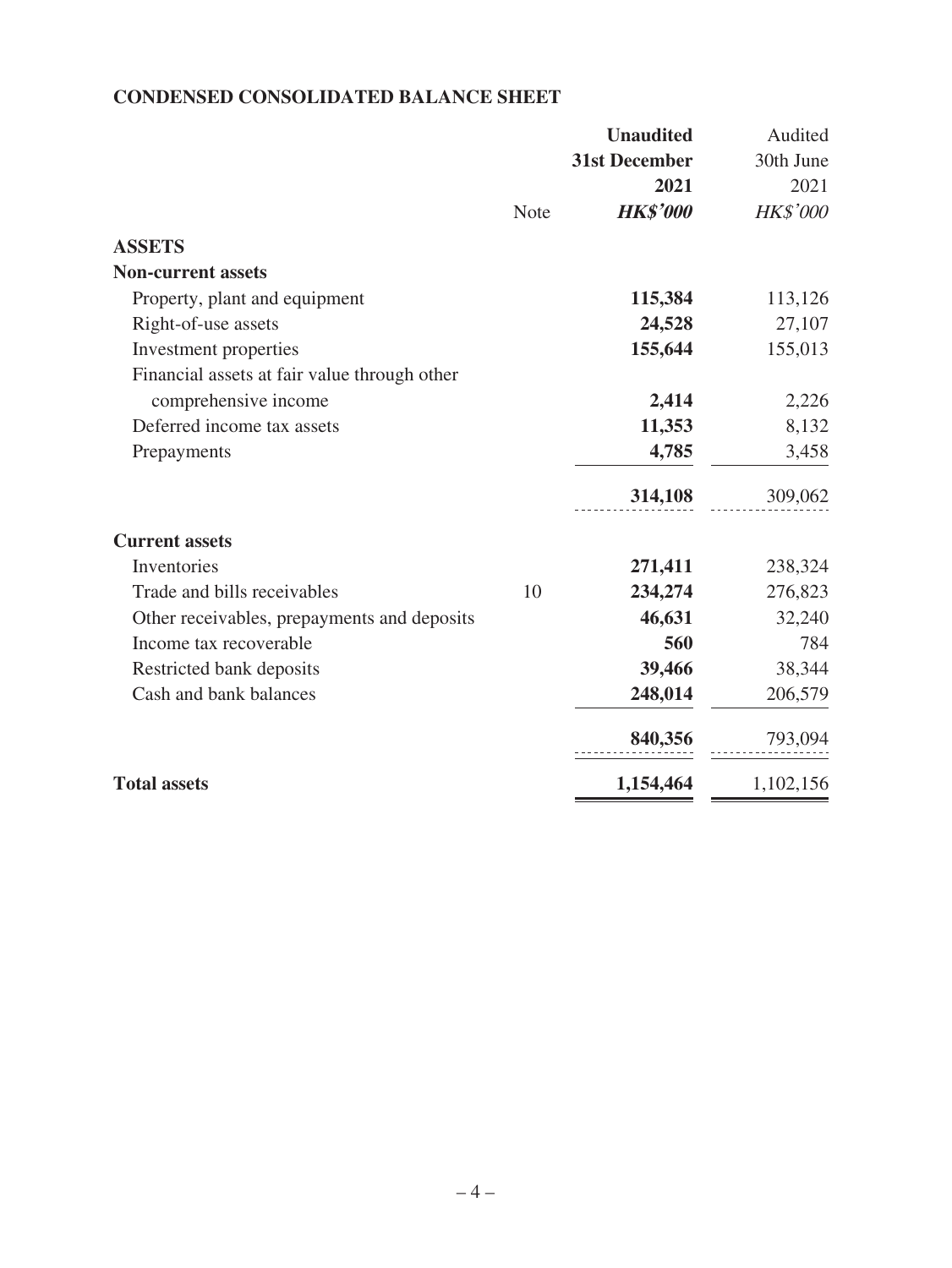|                                                |             | <b>Unaudited</b>     | Audited   |
|------------------------------------------------|-------------|----------------------|-----------|
|                                                |             | <b>31st December</b> | 30th June |
|                                                |             | 2021                 | 2021      |
|                                                | <b>Note</b> | <b>HK\$'000</b>      | HK\$'000  |
| <b>EQUITY</b>                                  |             |                      |           |
| Capital and reserves attributable to           |             |                      |           |
| the Company's equity holders                   |             |                      |           |
| Share capital                                  |             | 36,920               | 36,920    |
| Share premium                                  |             | 62,466               | 62,466    |
| Other reserves                                 |             | 75,310               | 60,731    |
| Retained earnings                              |             | 447,511              | 428,300   |
|                                                |             |                      |           |
|                                                |             | 622,207              | 588,417   |
| <b>Non-controlling interests</b>               |             | 28,560               | 31,727    |
| <b>Total equity</b>                            |             | 650,767              | 620,144   |
|                                                |             |                      |           |
| <b>LIABILITIES</b>                             |             |                      |           |
| <b>Non-current liabilities</b>                 |             |                      |           |
| Deferred income tax liabilities                |             | 4,676                | 4,496     |
| Lease liabilities                              |             | 3,125                | 4,014     |
| Provision for reinstatement costs              |             | 23                   | 23        |
|                                                |             | 7,824                | 8,533     |
| <b>Current liabilities</b>                     |             |                      |           |
| Trade payables                                 | 11          | 69,072               | 78,252    |
| Other payables, deposits received and accruals |             | 61,796               | 57,655    |
| Lease liabilities                              |             | 3,021                | 4,784     |
| <b>Bank borrowings</b>                         |             | 347,271              | 319,708   |
| Derivative financial instruments               |             |                      | 23        |
| Income tax payable                             |             | 14,713               | 13,057    |
|                                                |             | 495,873              | 473,479   |
|                                                |             |                      |           |
| <b>Total liabilities</b>                       |             | 503,697              | 482,012   |
| <b>Total equity and liabilities</b>            |             | 1,154,464            | 1,102,156 |
| <b>Net current assets</b>                      |             | 344,483              | 319,615   |
| <b>Total assets less current liabilities</b>   |             | 658,591              | 628,677   |
|                                                |             |                      |           |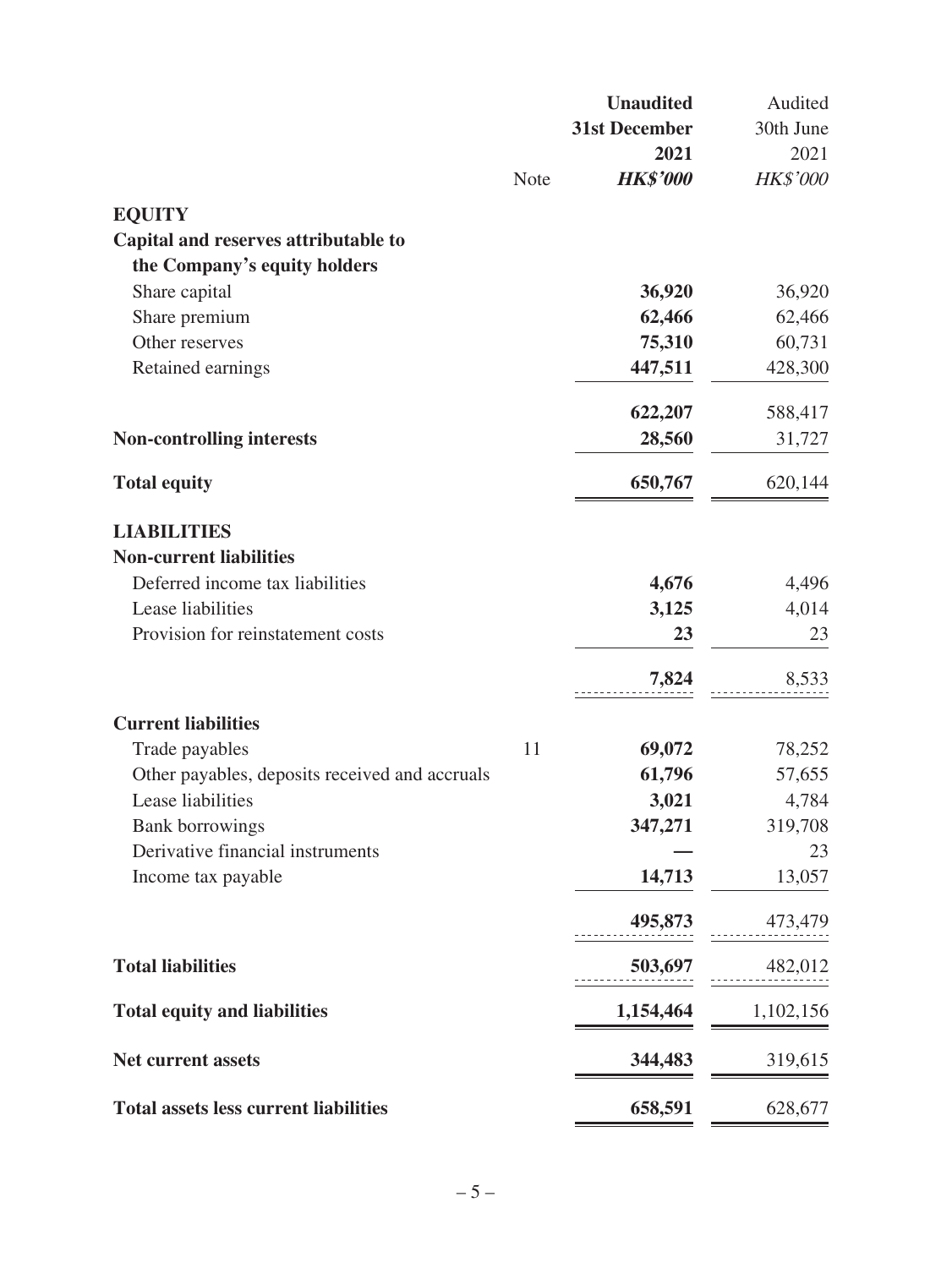Notes

### **1 Basis of preparation**

The condensed consolidated interim financial information for the six months ended 31st December 2021 has been prepared in accordance with Hong Kong Accounting Standard ("HKAS") 34 "Interim Financial Reporting". The condensed consolidated interim financial information does not include all the notes of the type normally included in an annual financial report. Accordingly, the condensed consolidated interim financial information is to be read in conjunction with the annual financial statements for the year ended 30th June 2021, which have been prepared in accordance with Hong Kong Financial Reporting Standards ("HKFRSs").

### **2 Accounting policies**

Except as described below, the accounting policies applied are consistent with those of the annual financial statements for the year ended 30th June 2021, as described in those annual financial statements.

Taxes on income in the interim periods are accrued using the tax rate that would be applicable to expected total annual earnings.

### 2.1 New and amended standards adopted by the Group

A number of new or amended standards became applicable for the current reporting period and the Group had to change its accounting policies and make retrospective adjustments as a result of adopting the following standards:

| Amendments to HKAS 39, HKFRS 4,<br>HKFRS 7, HKFRS 9 and HKFRS 16 | Interest Rate Benchmark Reform - Phase 2                   |
|------------------------------------------------------------------|------------------------------------------------------------|
| Amendments to HKFRS 16                                           | COVID-19 Related Rent Concessions beyond 30th June<br>2021 |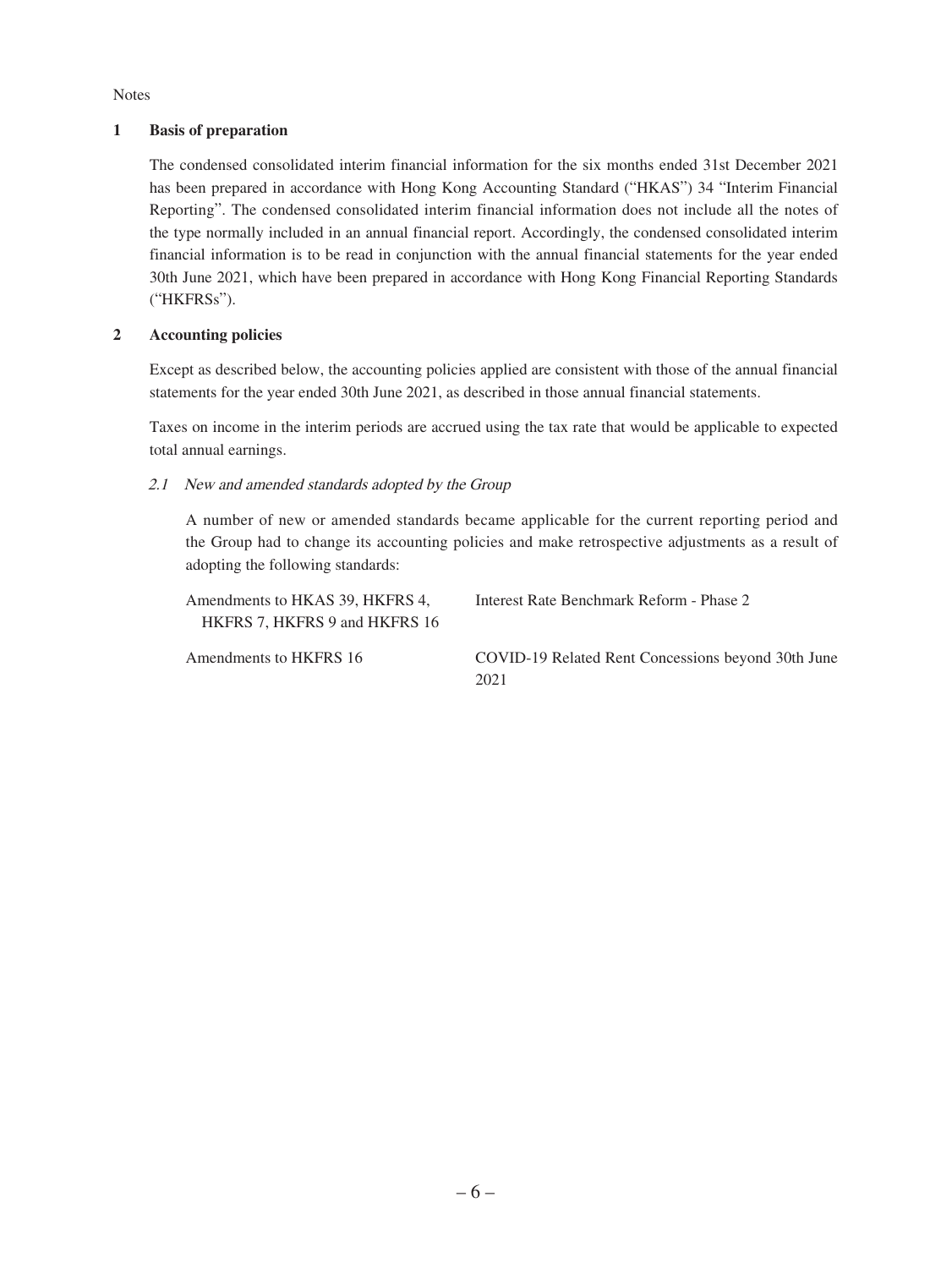#### 2.2 Impact of standards issued but not yet applied by the Group

The following new and amended HKFRSs have been issued, but are not effective for the Group's accounting period beginning on 1st July 2021 and have not been early adopted:

| Amendments to HKFRS 3                                                | Reference to the Conceptual Framework <sup>1</sup>                                                                                                 |
|----------------------------------------------------------------------|----------------------------------------------------------------------------------------------------------------------------------------------------|
| Annual improvements to<br>HKFRSs 2018-2020 cycle                     | Amendments to HKFRS 1, HKFRS 9, HKFRS 16<br>and HKAS $411$                                                                                         |
| Amendments to HKAS 16                                                | Property, Plant and Equipment -<br>Proceeds before Intended Use <sup>1</sup>                                                                       |
| Amendments to HKAS 37                                                | Onerous Contracts - Cost of Fulfilling a Contract <sup>1</sup>                                                                                     |
| Amendments to Accounting Guideline 5                                 | Merger Accounting for Common Control Combination <sup>1</sup>                                                                                      |
| Amendments to HKAS 1 and<br><b>HKFRS</b> Practice Statement 2        | Disclosure of Accounting Policies <sup>2</sup>                                                                                                     |
| HKFRS 17 and Amendments to HKFRS 17 Insurance Contracts <sup>2</sup> |                                                                                                                                                    |
| Amendments to HKAS 1                                                 | Classification of Liabilities as Current or Non-current <sup>2</sup>                                                                               |
| Amendments to HKAS 8                                                 | Definition of Accounting Estimates <sup>2</sup>                                                                                                    |
| Amendments to HKAS 12                                                | Deferred tax related to assets and liabilities arising<br>from a single transaction <sup>2</sup>                                                   |
| Amendments to Hong Kong<br>Interpretation 5                          | Presentation of Financial Statements - Classification<br>by the Borrower of a Term Loan that Contains<br>a Repayment on Demand Clause <sup>2</sup> |
| Amendments to HKFRS 10 and HKAS 28                                   | Sale or Contribution of Assets between an Investor<br>and its Associate or Joint Venture <sup>3</sup>                                              |

(1) Effective for annual periods beginning on or after 1st January 2022

(2) Effective for annual periods beginning on or after 1st January 2023

(3) To be determined

The Group has commenced, but not yet completed, an assessment of the impact of the new standards and amendments to standards on its results of operations and financial position. However, none of the above new standards and amendments to standards is expected to have a significant effect on the Group's financial performance and position.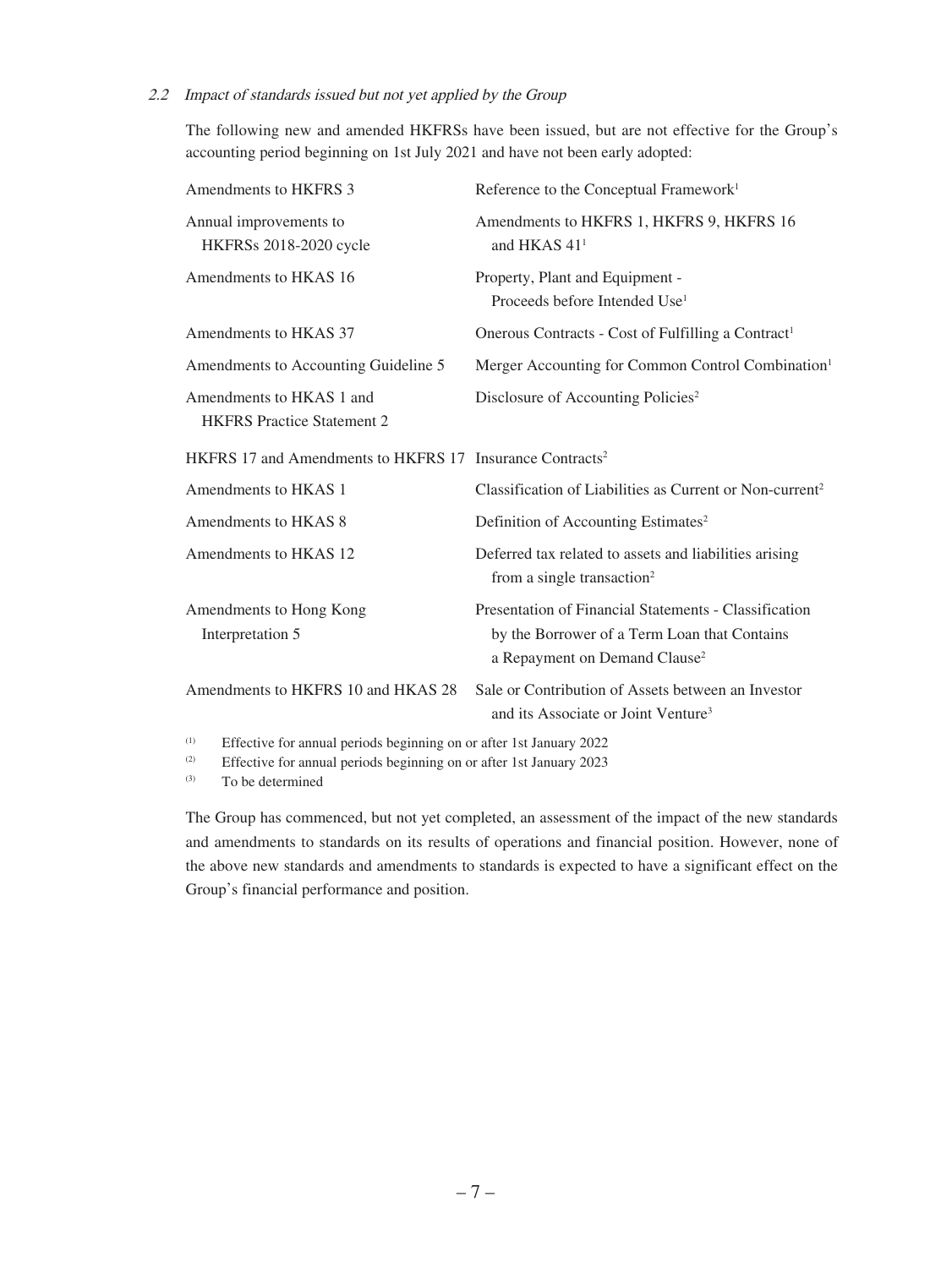#### **3 Revenue from contracts with customers and segment information**

|                                       | <b>Unaudited</b>               |                 |  |  |
|---------------------------------------|--------------------------------|-----------------|--|--|
|                                       | Six months ended 31st December |                 |  |  |
|                                       | 2021                           | 2020            |  |  |
|                                       | <b>HK\$'000</b>                | <i>HK\$'000</i> |  |  |
| Revenue from contracts with customers |                                |                 |  |  |
| Sales of goods                        | 931,125                        | 951,987         |  |  |

The Group is principally engaged in the manufacturing and trading of plastic materials, pigments, colorants, compounded plastic resins and engineering plastic products.

The Group derived revenue from the sales of goods at a point in time.

The chief operating decision-maker ("CODM") has been identified as the Executive Directors of the Company. Management has determined the operating segments based on the reports reviewed by the CODM that are used to assess performance and allocate resources. The CODM considers the business from the operations nature and the type of products perspective, including the trading of plastic materials ("Trading"), manufacturing and sale of colorants, pigments and compounded plastic resins ("Colorants"), manufacturing and sale of engineering plastic products ("Engineering plastic") and other corporate and business activities ("Others").

Each of the Group's operating segments represents a strategic business unit that is managed by different business unit leaders. Inter-segment transactions are entered into under the normal commercial terms and conditions that would also be available to unrelated third parties. Information provided to the CODM is measured in a manner consistent with that in the condensed consolidated interim financial information.

The CODM assesses the performance of the operating segments based on a measure of revenue from contracts with customers and operating profit including corporate expenses, which is in a manner consistent with that of the condensed consolidated interim financial information.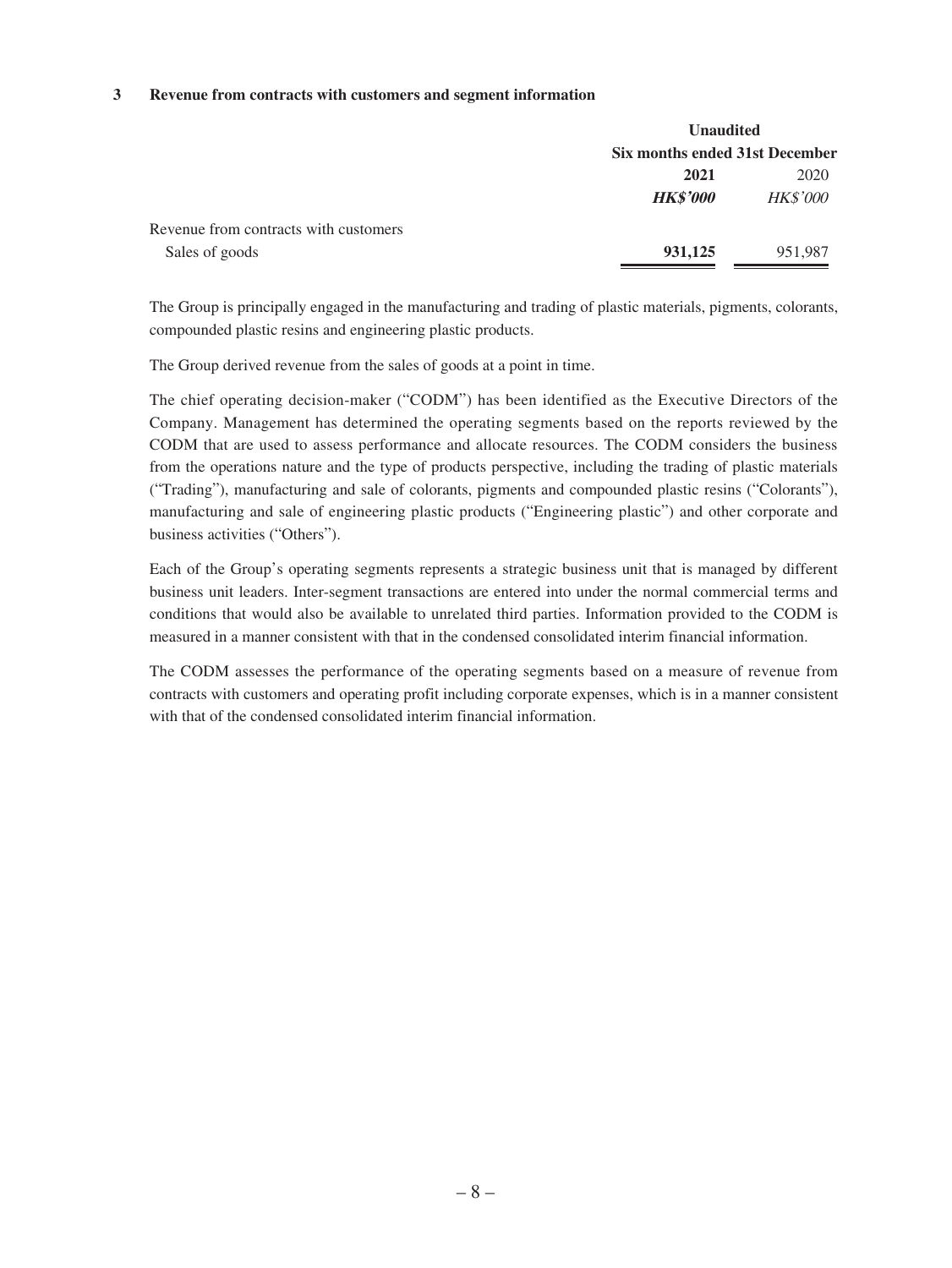The segment information provided to the CODM for the reportable segments for the six months ended 31st December 2021 is as follows:

|                                  | <b>Unaudited</b>                  |                                     |                            |                                  |                          |
|----------------------------------|-----------------------------------|-------------------------------------|----------------------------|----------------------------------|--------------------------|
|                                  |                                   |                                     | <b>Engineering</b>         |                                  |                          |
|                                  | <b>Trading</b><br><b>HK\$'000</b> | <b>Colorants</b><br><b>HK\$'000</b> | plastic<br><b>HK\$'000</b> | <b>Others</b><br><b>HK\$'000</b> | Group<br><b>HK\$'000</b> |
| Revenue from contracts           |                                   |                                     |                            |                                  |                          |
| with customers                   |                                   |                                     |                            |                                  |                          |
| – Gross revenue                  | 634,696                           | 188,352                             | 142,942                    |                                  | 965,990                  |
| - Inter-segment revenue          | (32, 428)                         | (2, 231)                            | (206)                      |                                  | (34, 865)                |
| Revenue from external customers  | 602,268                           | 186,121                             | 142,736                    |                                  | 931,125                  |
| Operating profit/(loss)          | 29,183                            | 1,031                               | 23,650                     | (1, 419)                         | 52,445                   |
| Finance income                   | 221                               | 224                                 | 62                         |                                  | 507                      |
| Finance costs                    | (2,918)                           | (351)                               | (422)                      |                                  | (3,691)                  |
| Profit/(loss) before income tax  | 26,486                            | 904                                 | 23,290                     | (1, 419)                         | 49,261                   |
| Other information:               |                                   |                                     |                            |                                  |                          |
| Additions to non-current assets  |                                   |                                     |                            |                                  |                          |
| (other than financial            |                                   |                                     |                            |                                  |                          |
| instruments and deferred         |                                   |                                     |                            |                                  |                          |
| income tax assets)               | 468                               | 5,619                               | 3,931                      | 145                              | 10,163                   |
| Depreciation of property,        |                                   |                                     |                            |                                  |                          |
| plant and equipment              | 318                               | 5,231                               | 3,863                      | 254                              | 9,666                    |
| Depreciation of rights-of-use    |                                   |                                     |                            |                                  |                          |
| assets                           | 239                               | 2,633                               |                            | 39                               | 2,911                    |
| (Reversal of)/provision for      |                                   |                                     |                            |                                  |                          |
| impairment of inventories, net   | (654)                             | 4,306                               | (369)                      |                                  | 3,283                    |
| (Reversal of)/provision for loss |                                   |                                     |                            |                                  |                          |
| allowance on trade receivables,  |                                   |                                     |                            |                                  |                          |
| net                              | (166)                             | 1,064                               | (133)                      |                                  | 765                      |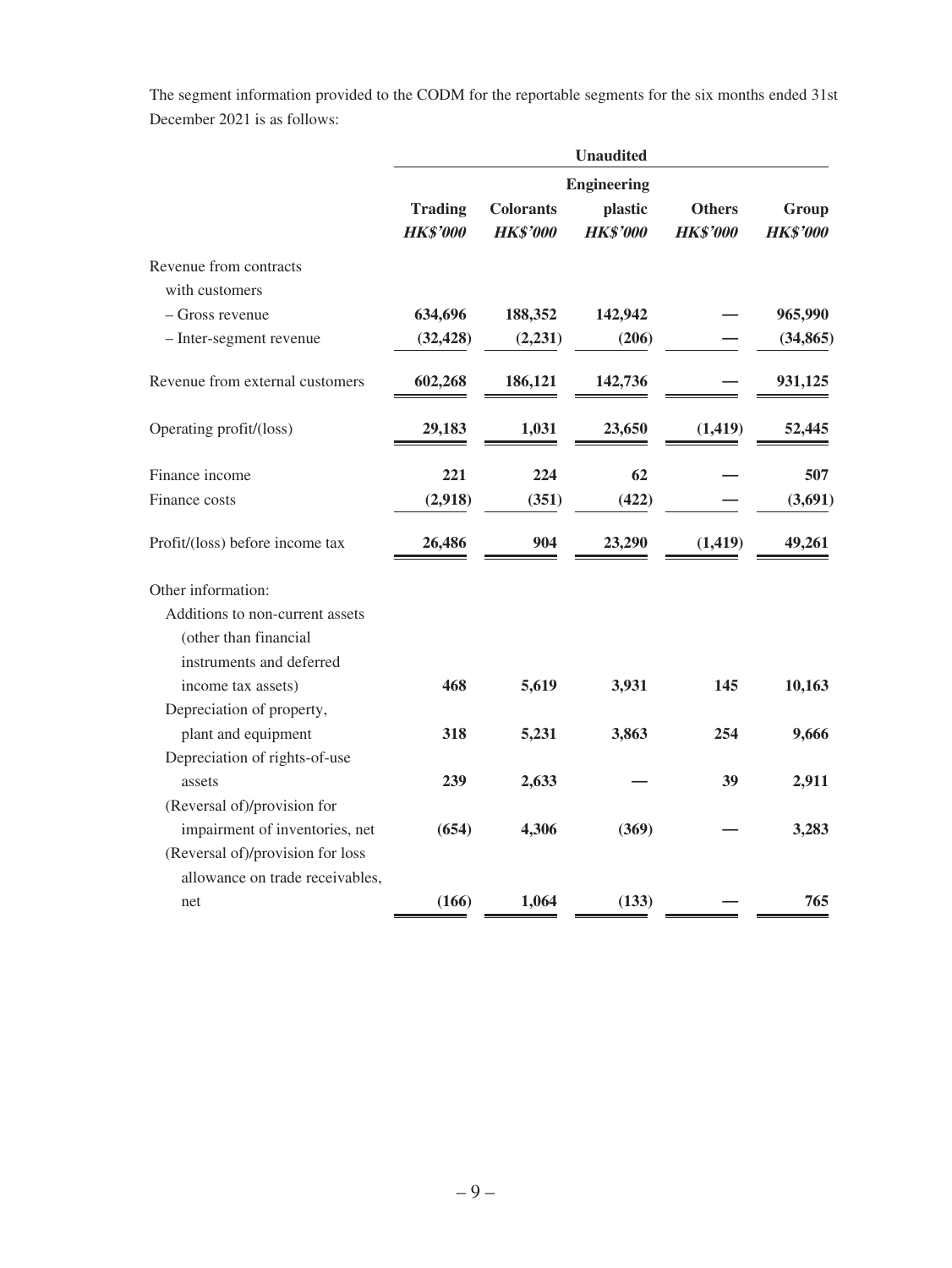The segment information provided to the CODM for the reportable segments as at 31st December 2021 is as follows:

|                     |                                   |                                     | <b>Unaudited</b>           |                                  |                          |  |  |
|---------------------|-----------------------------------|-------------------------------------|----------------------------|----------------------------------|--------------------------|--|--|
|                     |                                   | <b>Engineering</b>                  |                            |                                  |                          |  |  |
|                     | <b>Trading</b><br><b>HK\$'000</b> | <b>Colorants</b><br><b>HK\$'000</b> | plastic<br><b>HK\$'000</b> | <b>Others</b><br><b>HK\$'000</b> | Group<br><b>HK\$'000</b> |  |  |
| Segment assets      | 426,820                           | 389,654                             | 195,532                    | 142,458                          | 1,154,464                |  |  |
| Segment liabilities | (78,215)                          | (41,020)                            | (33, 551)                  | (3,640)                          | (156, 426)               |  |  |
| Segment borrowings  | (313,569)                         | (8,305)                             | (25,397)                   |                                  | (347, 271)               |  |  |
|                     | (391,784)                         | (49,325)                            | (58, 948)                  | (3,640)                          | (503, 697)               |  |  |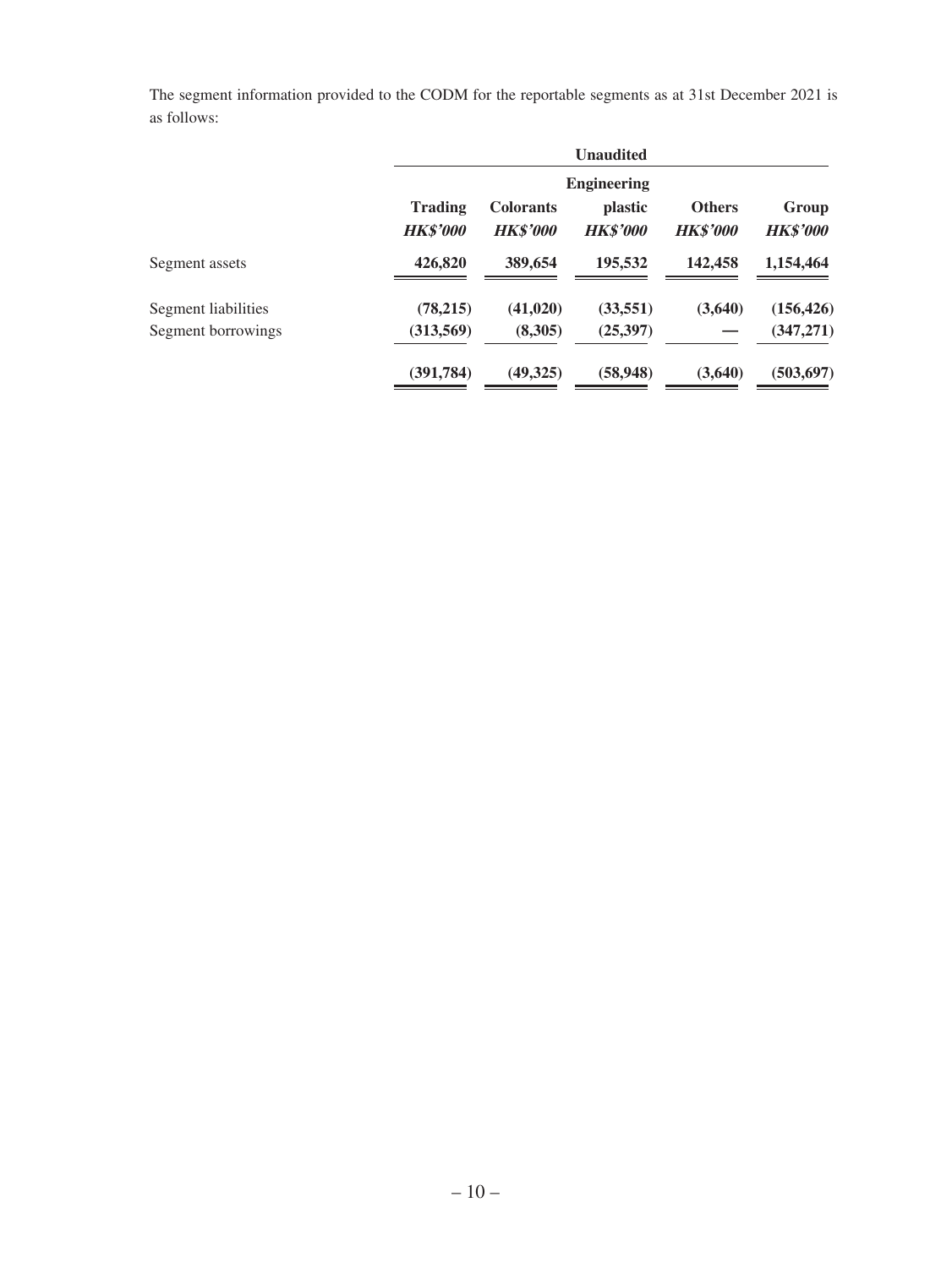The segment information provided to the CODM for the reportable segments for the six months ended 31st December 2020 is as follows:

|                                  | Unaudited           |                       |                     |                    |                   |
|----------------------------------|---------------------|-----------------------|---------------------|--------------------|-------------------|
|                                  | Engineering         |                       |                     |                    |                   |
|                                  | Trading<br>HK\$'000 | Colorants<br>HK\$'000 | plastic<br>HK\$'000 | Others<br>HK\$'000 | Group<br>HK\$'000 |
| Revenue from contracts           |                     |                       |                     |                    |                   |
| with customers                   |                     |                       |                     |                    |                   |
| – Gross revenue                  | 683,880             | 180,795               | 122,697             |                    | 987,372           |
| - Inter-segment revenue          | (31, 494)           | (3,834)               | (57)                |                    | (35, 385)         |
| Revenue from external customers  | 652,386             | 176,961               | 122,640             |                    | 951,987           |
| Operating profit/(loss)          | 23,524              | 15,751                | 17,156              | (972)              | 55,459            |
| Finance income                   | 77                  | 317                   | 47                  |                    | 441               |
| Finance costs                    | (3,234)             | (696)                 | (265)               |                    | (4,195)           |
| Profit/(loss) before income tax  | 20,367              | 15,372                | 16,938              | (972)              | 51,705            |
| Other information:               |                     |                       |                     |                    |                   |
| Additions to non-current assets  |                     |                       |                     |                    |                   |
| (other than financial            |                     |                       |                     |                    |                   |
| instruments and deferred         |                     |                       |                     |                    |                   |
| income tax assets)               | 47                  | 7,084                 | 1,224               |                    | 8,355             |
| Depreciation of property,        |                     |                       |                     |                    |                   |
| plant and equipment              | 327                 | 4,302                 | 3,836               | 260                | 8,725             |
| Depreciation of rights-of-use    |                     |                       |                     |                    |                   |
| assets                           | 228                 | 2,083                 | 16                  | 39                 | 2,366             |
| (Reversal of)/provision for      |                     |                       |                     |                    |                   |
| impairment of inventories, net   | (2,466)             | 2,847                 | 515                 |                    | 896               |
| (Reversal of)/provision for loss |                     |                       |                     |                    |                   |
| allowance on trade receivables,  |                     |                       |                     |                    |                   |
| net                              | (268)               | (47)                  | 203                 |                    | (112)             |
| Fair value gains on derivative   |                     |                       |                     |                    |                   |
| financial instruments            | (958)               |                       |                     |                    | (958)             |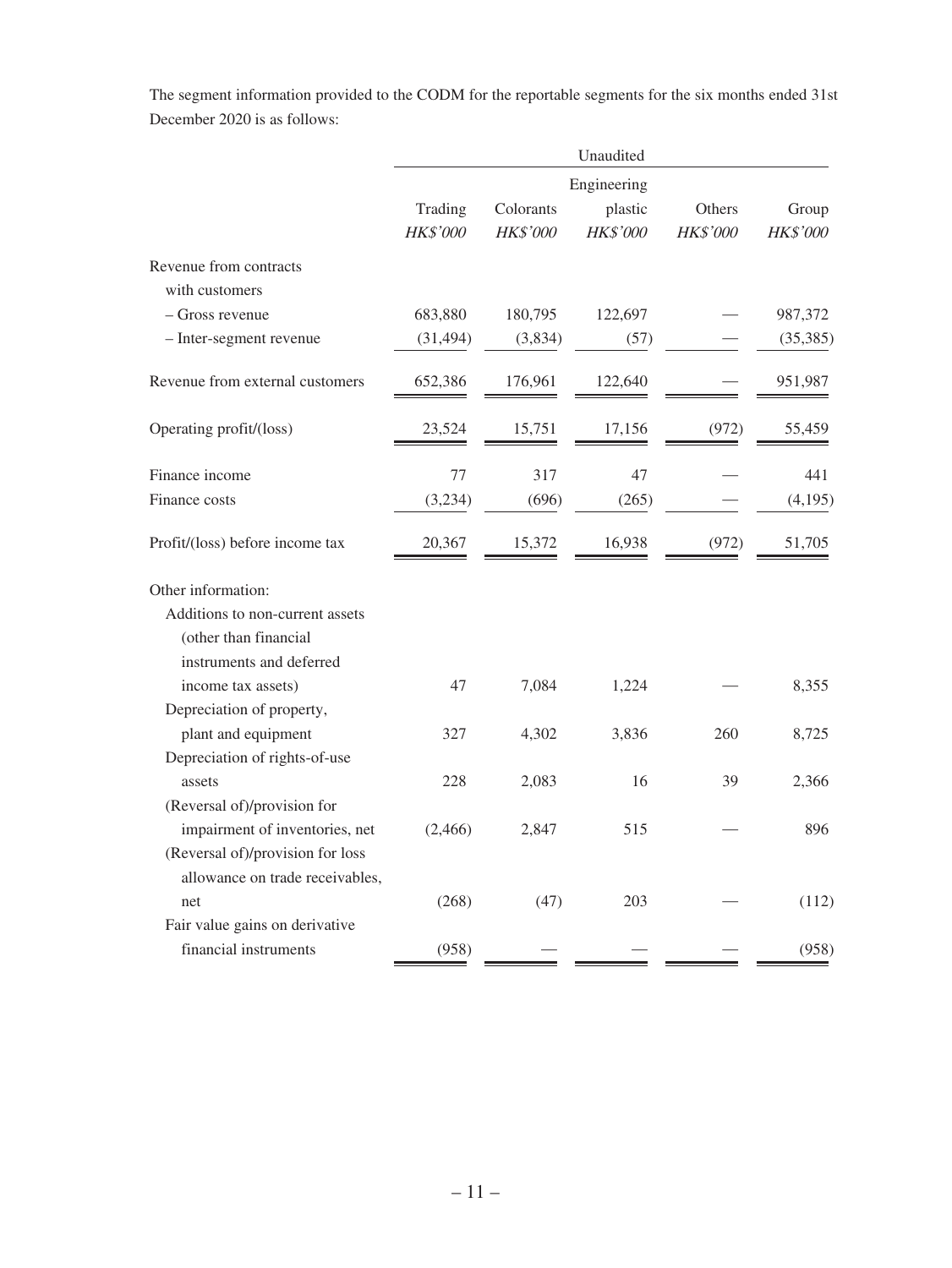|                     |                 |                 | Audited         |                 |                 |  |
|---------------------|-----------------|-----------------|-----------------|-----------------|-----------------|--|
|                     |                 | Engineering     |                 |                 |                 |  |
|                     | Trading         | Colorants       | plastic         | Others          | Group           |  |
|                     | <b>HK\$'000</b> | <b>HK\$'000</b> | <b>HK\$'000</b> | <b>HK\$'000</b> | <b>HK\$'000</b> |  |
| Segment assets      | 396,127         | 367,330         | 196,950         | 141,749         | 1,102,156       |  |
| Segment liabilities | (88, 863)       | (37, 487)       | (32, 256)       | (3,698)         | (162, 304)      |  |
| Segment borrowings  | (272, 504)      | (9,524)         | (37,680)        |                 | (319,708)       |  |
|                     | (361, 367)      | (47,011)        | (69, 936)       | (3,698)         | (482, 012)      |  |

The segment information provided to the CODM for the reportable segments as at 30th June 2021 is as follows:

The entity is domiciled in Hong Kong. The revenue from external customers from Hong Kong for the six months ended 31st December 2021 is approximately HK\$411,802,000 (six months ended 31st December 2020: HK\$436,544,000) and the total of its revenue from external customers from other locations (mainly in Mainland China) is approximately HK\$519,323,000 (six months ended 31st December 2020: HK\$515,443,000).

At 31st December 2021, the total of non-current assets other than financial instruments and deferred income tax assets located in Hong Kong is approximately HK\$170,684,000 (as at 30th June 2021: HK\$176,983,000) and the total of these non-current assets located in other locations (mainly in Mainland China) is approximately HK\$129,657,000 (as at 30th June 2021: HK\$121,721,000).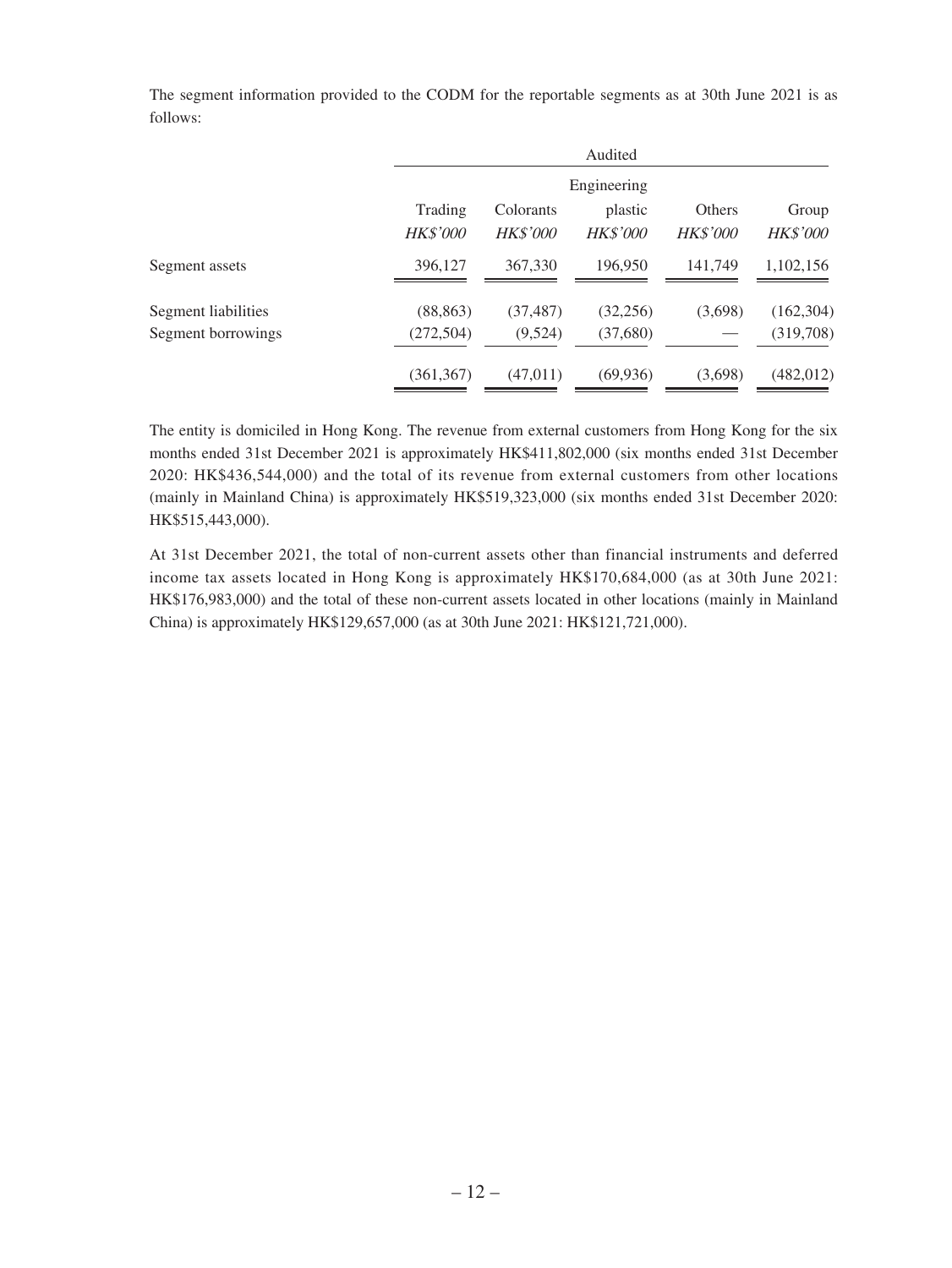#### **4 Other losses, net**

|                                                        | <b>Unaudited</b><br>Six months ended<br>31st December |                 |
|--------------------------------------------------------|-------------------------------------------------------|-----------------|
|                                                        |                                                       |                 |
|                                                        | 2021                                                  | 2020            |
|                                                        | <b>HK\$'000</b>                                       | <b>HK\$'000</b> |
| Net exchange loss                                      | (1,395)                                               | (3,286)         |
| Fair value gains from derivative financial instruments |                                                       | 958             |
| Others                                                 | 1,202                                                 | 1,079           |
|                                                        | (193)                                                 | (1,249)         |

### **5 Operating profit**

Operating profit is stated after charging/(crediting) the following:

|                                                           | <b>Unaudited</b><br>Six months ended<br>31st December |                 |
|-----------------------------------------------------------|-------------------------------------------------------|-----------------|
|                                                           |                                                       |                 |
|                                                           |                                                       |                 |
|                                                           | 2021                                                  | 2020            |
|                                                           | <b>HK\$'000</b>                                       | <b>HK\$'000</b> |
| Cost of inventories recognised as expenses                |                                                       |                 |
| included in cost of sales                                 | 723,785                                               | 755,021         |
| Depreciation of property, plant and equipment             | 9,666                                                 | 8,725           |
| Depreciation of rights-of-use assets                      | 2,911                                                 | 2,366           |
| Short-term lease rentals in respect of land and buildings | 3,030                                                 | 3,356           |
| Employee benefit expenses, including                      |                                                       |                 |
| Directors' emoluments (Note i)                            | 69,081                                                | 67,670          |
| Provision for/(reversal of) loss allowance                |                                                       |                 |
| on trade receivables, net                                 | 765                                                   | (112)           |
| Provision for impairment of inventories, net              | 3,283                                                 | 896             |
| Provision for claim related to a legal case (Note ii)     |                                                       | 3,802           |
| Fair value gains on derivative financial instruments      |                                                       | (958)           |

#### Notes:

- (i) During the six months ended 31st December 2020, the Hong Kong Special Administrative Region Government has launched the "Employment Support Scheme" ("ESS") providing wage subsidies to eligible subsidiary of the Group. Government grants amounted to HK\$4,043,000 are deducted in the employee benefit expenses. There are no unfulfilled conditions or other contingents attached to the grants.
- (ii) In accordance with a judgement dated 29th January 2021 from Wenling City People's Court of Zhejiang Province, the Group was held liable to pay a customer compensation amounted to RMB3,193,000 (equivalent to approximately HK\$3,802,000). Full provision against such amount has been made.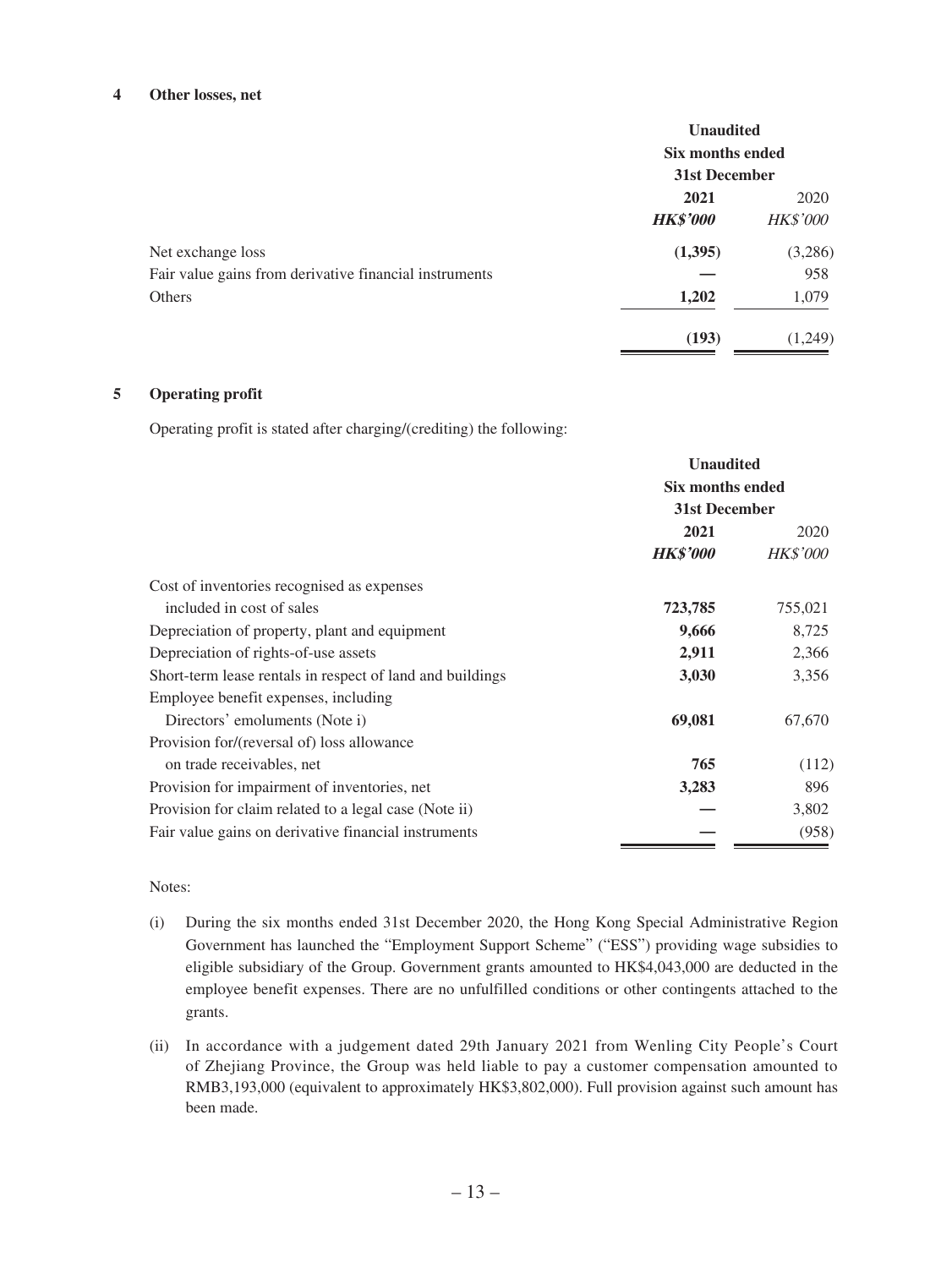#### **6 Finance income and costs**

|                                                       | <b>Unaudited</b>                  |                 |
|-------------------------------------------------------|-----------------------------------|-----------------|
|                                                       | Six months ended<br>31st December |                 |
|                                                       |                                   |                 |
|                                                       | 2021                              | 2020            |
|                                                       | <b>HK\$'000</b>                   | <b>HK\$'000</b> |
| Finance income:                                       |                                   |                 |
| - Interest income from bank deposits                  | 507                               | 441             |
| Finance costs:                                        |                                   |                 |
| - Interests on bank borrowings wholly repayable       |                                   |                 |
| within five years                                     | (3,514)                           | (5,290)         |
| - Interests on lease liabilities                      | (173)                             | (141)           |
| - Net exchange (losses)/gains on financing activities | (4)                               | 1,236           |
|                                                       | (3,691)                           | (4,195)         |
| Finance costs, net                                    | (3, 184)                          | (3,754)         |

### **7 Income tax expense**

Hong Kong profits tax has been provided for at the rate of 16.5% (six months ended 31st December 2020: 16.5%) on the estimated assessable profit for the period. Income tax on the Group's subsidiaries established and operate in Mainland China has been calculated on the estimated assessable profit for the period at the rates of taxation as applicable to the relevant subsidiaries.

The amount of income tax charged to the interim consolidated income statement represents:

|                                       | <b>Unaudited</b><br>Six months ended<br>31st December |                 |
|---------------------------------------|-------------------------------------------------------|-----------------|
|                                       |                                                       |                 |
|                                       |                                                       |                 |
|                                       | 2021                                                  | 2020            |
|                                       | <b>HK\$'000</b>                                       | <b>HK\$'000</b> |
| Current income tax                    |                                                       |                 |
| - Hong Kong profits tax               | 1,985                                                 | 2,097           |
| - Mainland China corporate income tax | 11,813                                                | 7,967           |
|                                       | 13,798                                                | 10,064          |
| Deferred income tax                   | (2,917)                                               | 1,039           |
|                                       | 10,881                                                | 11,103          |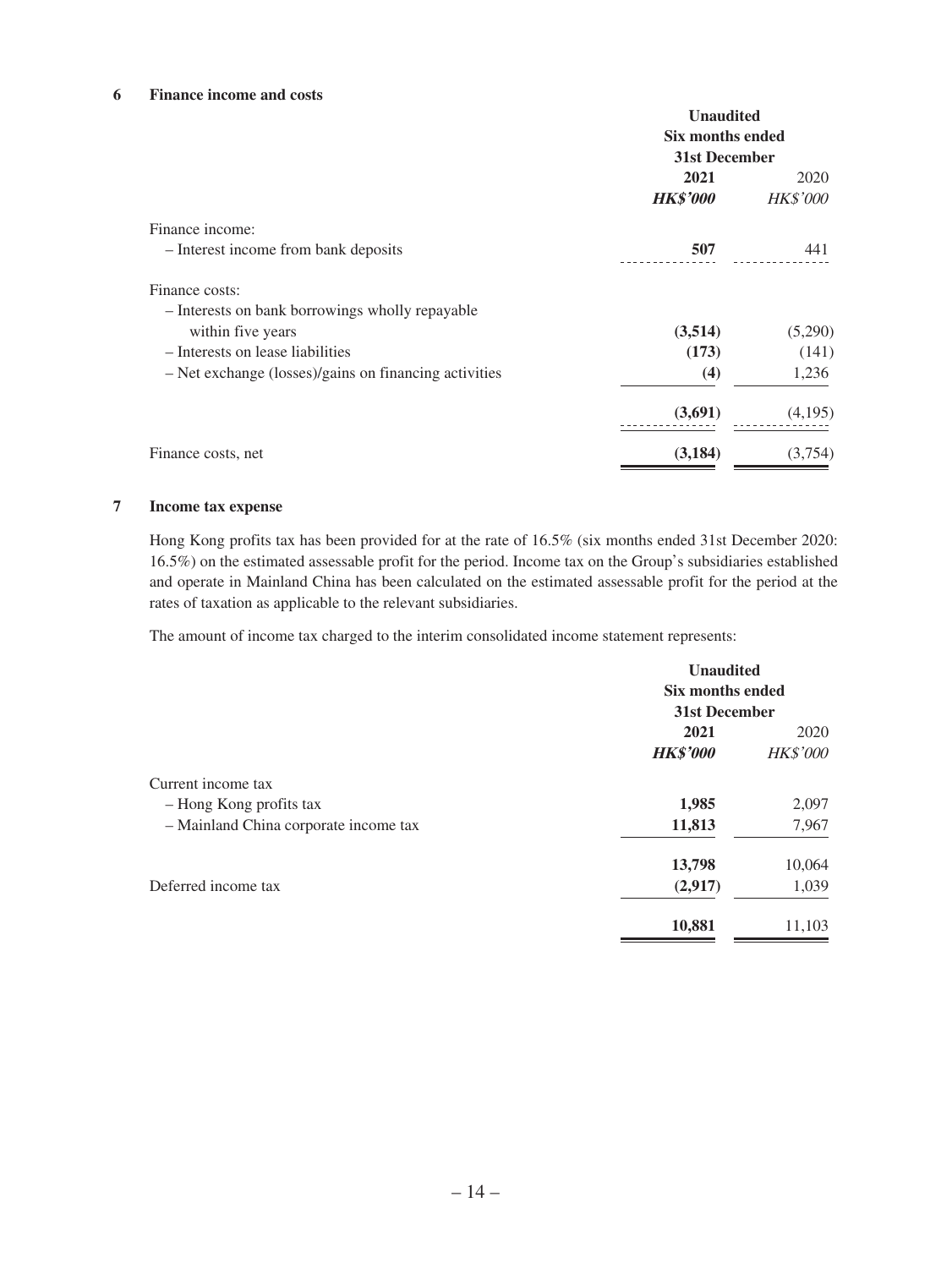### **8 Dividends**

On 25th February 2021, the Directors declared an interim dividend of HK1.0 cent per share, totalling HK\$3,692,000 for the six months ended 31st December 2020.

On 25th February 2021, the Directors declared a special dividend of HK1.0 cent per share, totalling HK\$3,692,000 for the six months ended 31st December 2020.

On 28th September 2021, the Directors proposed a final dividend of HK1.0 cent per share, totalling HK\$3,692,000 for the year ended 30th June 2021, which was paid during the period ended 31st December 2021.

On 28th September 2021, the Directors proposed a special dividend of HK3.0 cents per share, totalling HK\$11,076,000 for the year ended 30th June 2021, which was paid during the period ended 31st December 2021.

On 24th February 2022, the Directors declared an interim dividend of HK1.5 cents per share, totalling HK\$5,538,000 for the six months ended 31st December 2021.

### **9 Earnings per share**

The calculation of basic earnings per share is based on the profit attributable to equity holders of the Company for the period of HK\$33,979,000 (six months ended 31st December 2020: HK\$37,114,000) and 369,200,000 (six months ended 31st December 2020: 369,200,000) ordinary shares in issue during the period.

Dilutive earnings per share for the period ended 31st December 2021 and 2020 equal basic earnings per share as there was no dilutive potential ordinary share as at the period ended 31st December 2021 and 2020.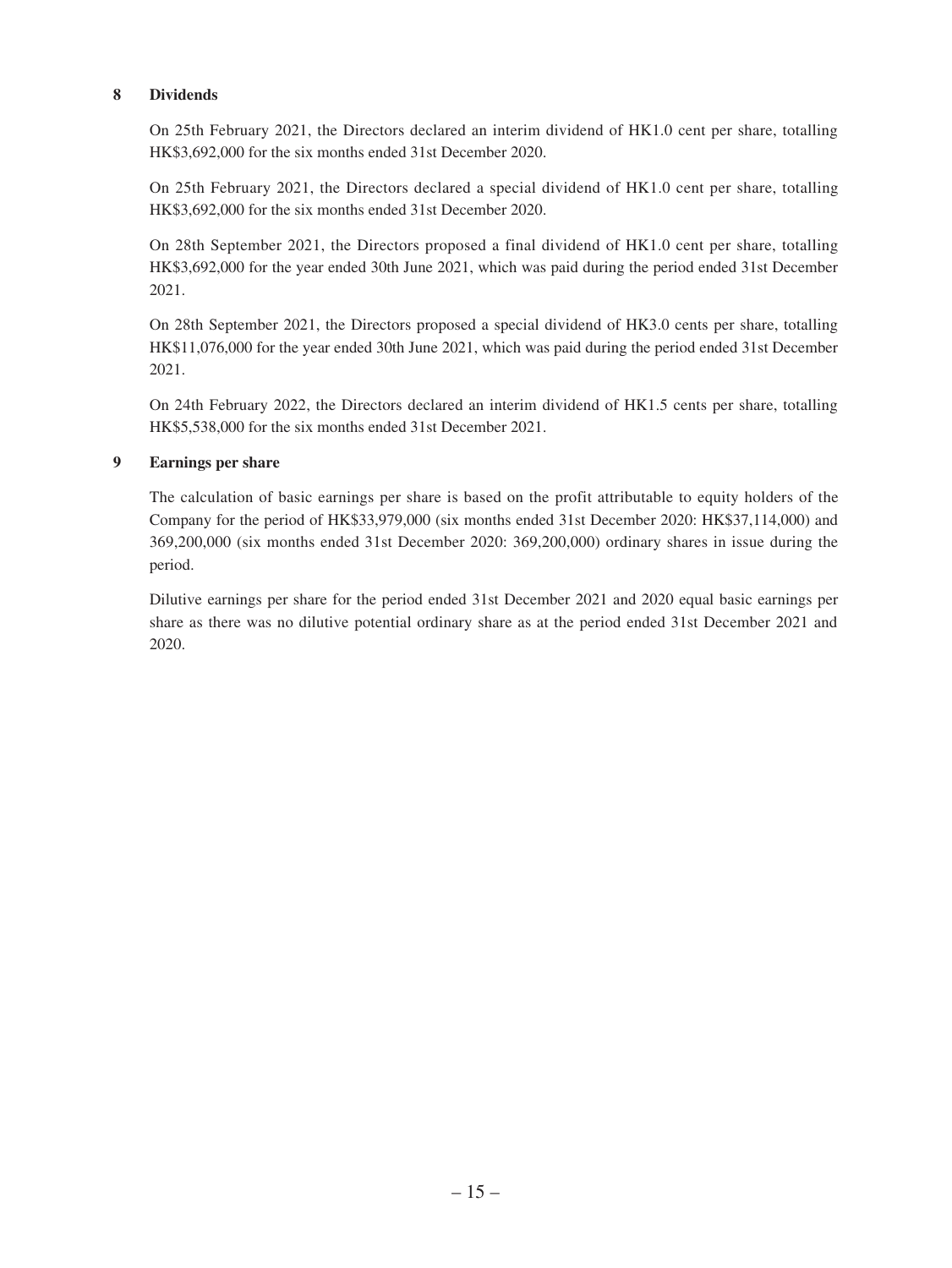#### **10 Trade and bills receivables**

|                      | <b>Unaudited</b> | Audited         |
|----------------------|------------------|-----------------|
|                      | 31st December    | 30th June       |
|                      | 2021             | 2021            |
|                      | <b>HK\$'000</b>  | <b>HK\$'000</b> |
| Trade receivables    | 220,829          | 248,141         |
| Less: loss allowance | (5, 644)         | (4,770)         |
|                      | 215,185          | 243,371         |
| Bills receivables    | 19,089           | 33,452          |
|                      | 234,274          | 276,823         |

At 31st December 2021, the aging analysis of trade receivables, based on invoice date, is as follows:

|               | <b>Unaudited</b> | Audited         |
|---------------|------------------|-----------------|
|               | 31st December    | 30th June       |
|               | 2021             | 2021            |
|               | <b>HK\$'000</b>  | <b>HK\$'000</b> |
| Below 90 days | 202,871          | 242,905         |
| 91-180 days   | 10,927           | 791             |
| Over 180 days | 7,031            | 4,445           |
|               | 220,829          | 248,141         |

The majority of the Group's sales are with credit terms of 30 to 90 days. The remaining amounts are on letter of credit or documents against payment.

Bill receivables are mainly with maturity period of within 180 days.

At 31st December 2021, there are bills of exchange of HK\$9,627,000 (as at 30th June 2021: HK\$11,031,000) transferred to banks with recourse in exchange for cash. The transactions had been accounted for as collateralised bank advances.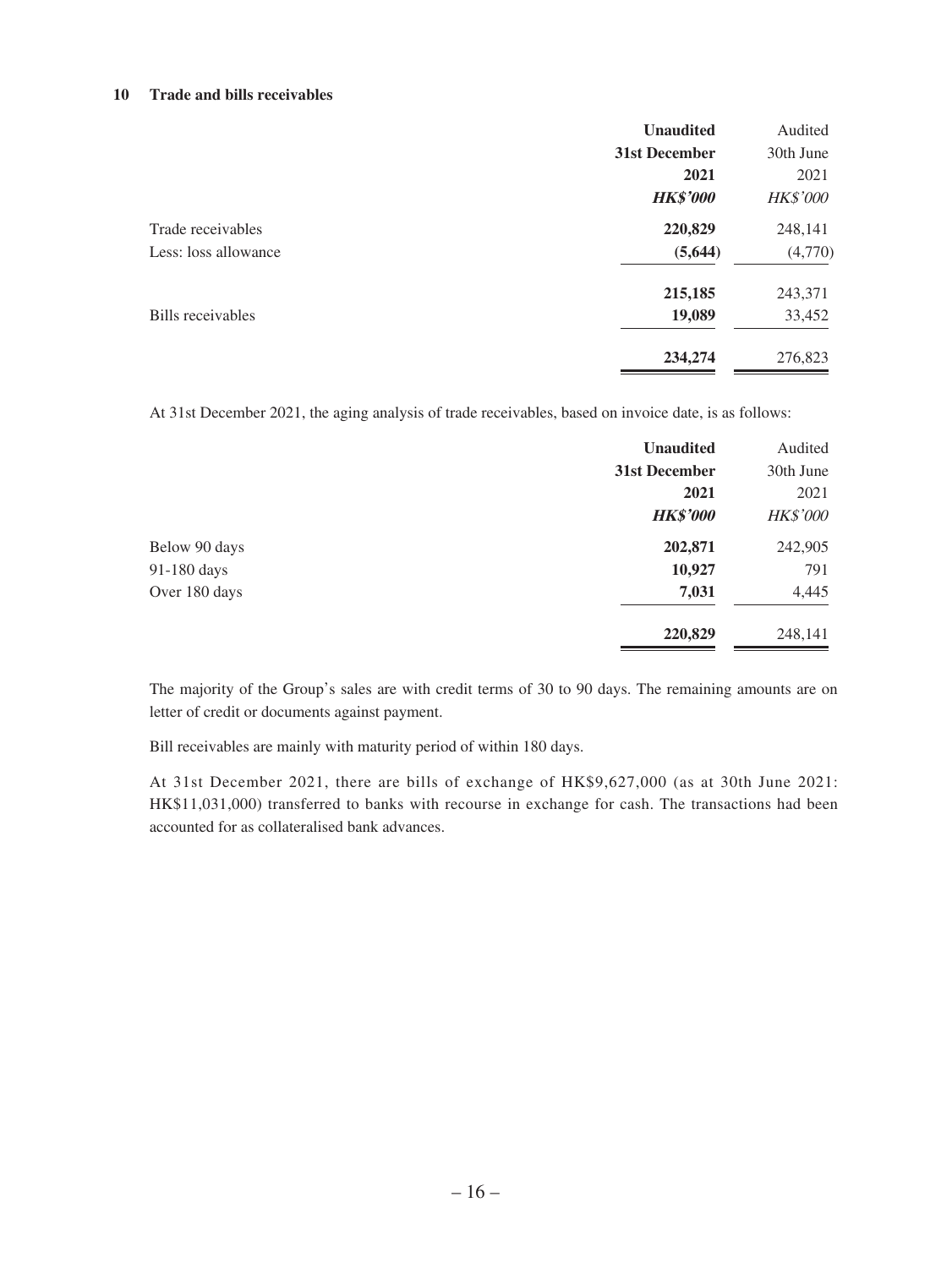### **11 Trade payables**

At 31st December 2021, the aging analysis of trade payables, based on invoice date, is as follows:

| Audited         |
|-----------------|
| 30th June       |
| 2021            |
| <b>HK\$'000</b> |
| 76,975          |
| 367             |
| 910             |
| 78,252          |
|                 |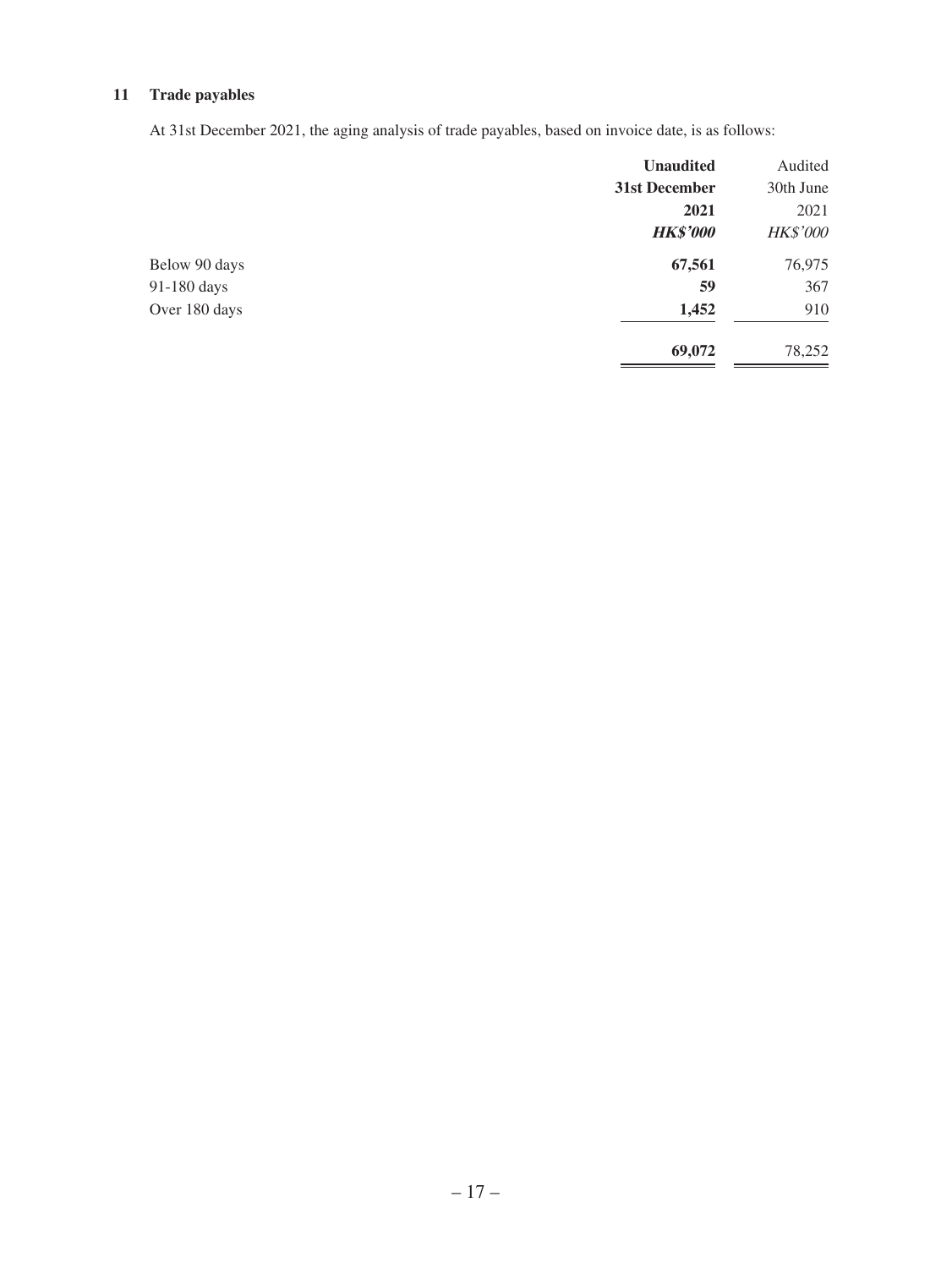### **INTERIM DIVIDEND**

The Directors are pleased to declare an interim dividend of Hong Kong 1.5 cents per share for the six months ended 31st December 2021 to members whose names appear on the Register of Members on 25th March 2022. The interim dividend will be paid on or before 11th April 2022.

### **CLOSURE OF REGISTER OF MEMBERS**

The Register of Members of the Company will be closed from Wednesday, 23rd March 2022 to Friday, 25th March 2022 (both dates inclusive) during which period no transfer of shares will be registered. In order to qualify for the interim dividend, all properly completed transfer forms accompanied by the relevant share certificates must be lodged with the Company's Branch Share Registrar in Hong Kong, Union Registrars Limited, Suites 3301-04, 33/F., Two Chinachem Exchange Square, 338 King's Road, North Point, Hong Kong not later than 4:00 p.m. on Tuesday, 22nd March 2022.

### **MANAGEMENT DISCUSSION AND ANALYSIS**

### **BUSINESS REVIEW**

In the second half of 2021, the COVID-19 pandemic prevailed worldwide and the Covid variants Delta and Omicron emerged and impeded economic recovery. At the same time, international shipping had yet to return to normal because of the pandemic. That coupled with high international crude oil price caused plastic material prices to also hover high. Given the uncertain economic outlook, overall sales volume of the Group declined year-on-year. For the six months ended 31st December 2021, the Group's total turnover was HK\$931,125,000 (2020: HK\$951,987,000), a slight 2.2% less than that of the same period last year.

During the period, the Group adjusted the prices of certain products and continued to optimise its product mix plus strengthened the cost control. At those efforts, overall gross profit of the Group climbed 6.5% to HK\$160,623,000 (2020: HK\$150,875,000) and gross profit margin rose by 1.4 percentage points year-on-year to 17.3%.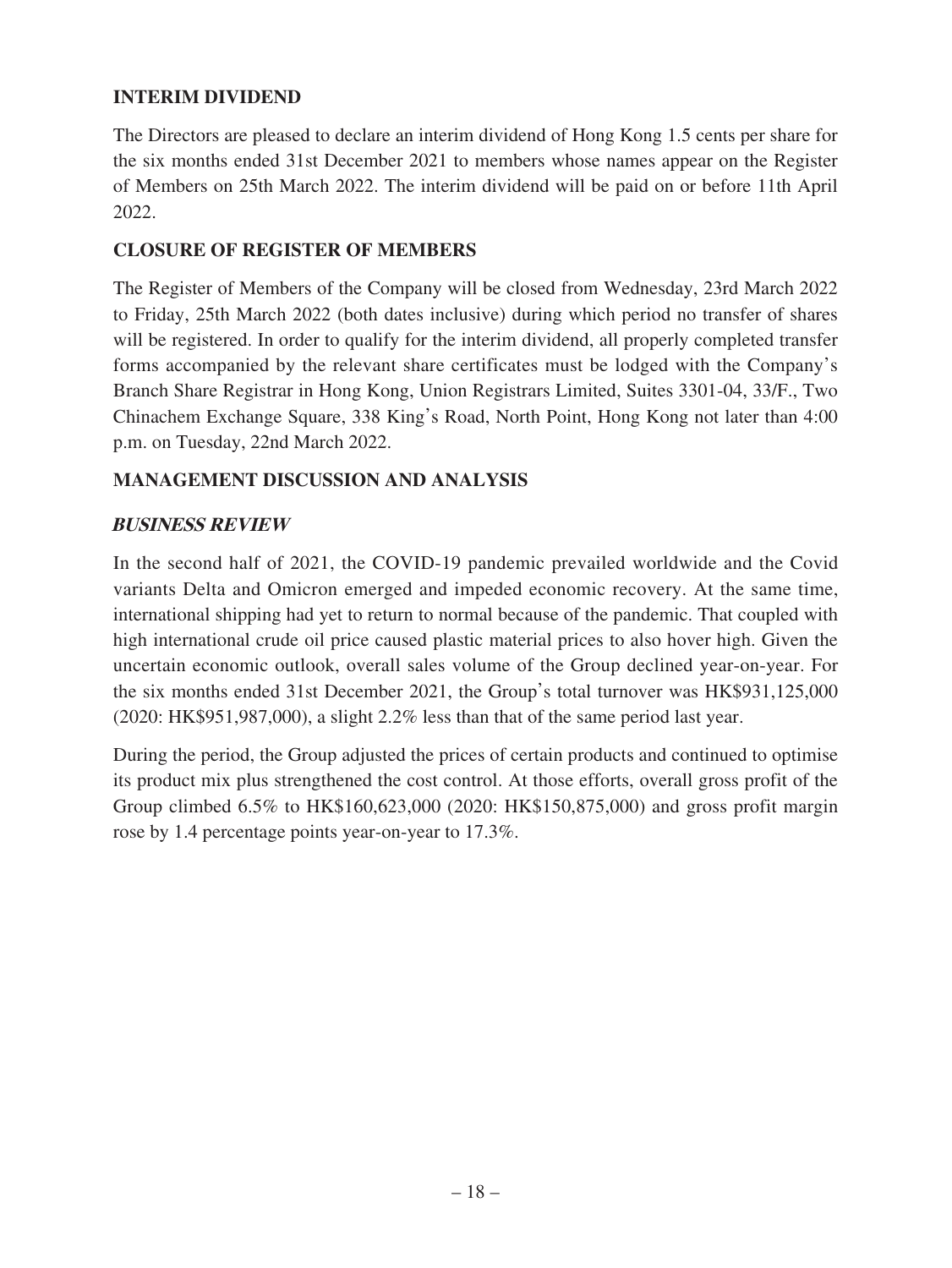Plastic prices started trending up in the fourth quarter of 2020 till mid-2021 and remained relatively high in the second half of 2021. In 2020, the Chinese Government provided corporate social security expense concessions amid the pandemic, and rental for leased factories was also partially waived. However, as such moves ended in the period under review, costs of the Group mounted. Facing also risen salary costs and some production lines not operating in full due to the pandemic, the Group's operating costs surged notably year-onyear in the second half of 2021. Profit attributable to the Company's equity holders decreased by 8.4% to approximately HK\$33,979,000 (2020: HK\$37,114,000). Basic earnings per share were HK9.20 cents (2020: HK10.05 cents).

To reward shareholders for their unwavering support, the Board of Directors ("the "Board") has recommended payment of an interim dividend of HK1.5 cents per share (2020: an interim dividend of HK1.0 cent per share and a special dividend of HK1.0 cent per share).

During the period under review, there were international shipping delays every now and then, affecting stability of the global supply chain. Sales volume of the Group's plastic material trading business was also affected, with turnover was down by 7.7% to HK\$602,268,000 (2020: HK\$652,386,000) for the period under review. However, prompted by the pandemic outbreak, public health and hygiene awareness has increased and, as such, demand for postpandemic products such as medical devices and air filter systems remained stable. At the same time, the Group moderately adjusted product prices and managed to transfer part of the costs, and its sales team also succeeded in expanding the Group's clientele. Thus, in the second half of 2021, orders came in for new projects involving such as next generation new energy vehicles and high-end small personal care appliances. With operating costs relatively stable, the gross profit margin of plastic material trading business increased by 2.7 percentage points year-on-year. Profit before taxation of the business also increased, by 30% year-on-year, to HK\$26,486,000 (2020: HK\$20,367,000).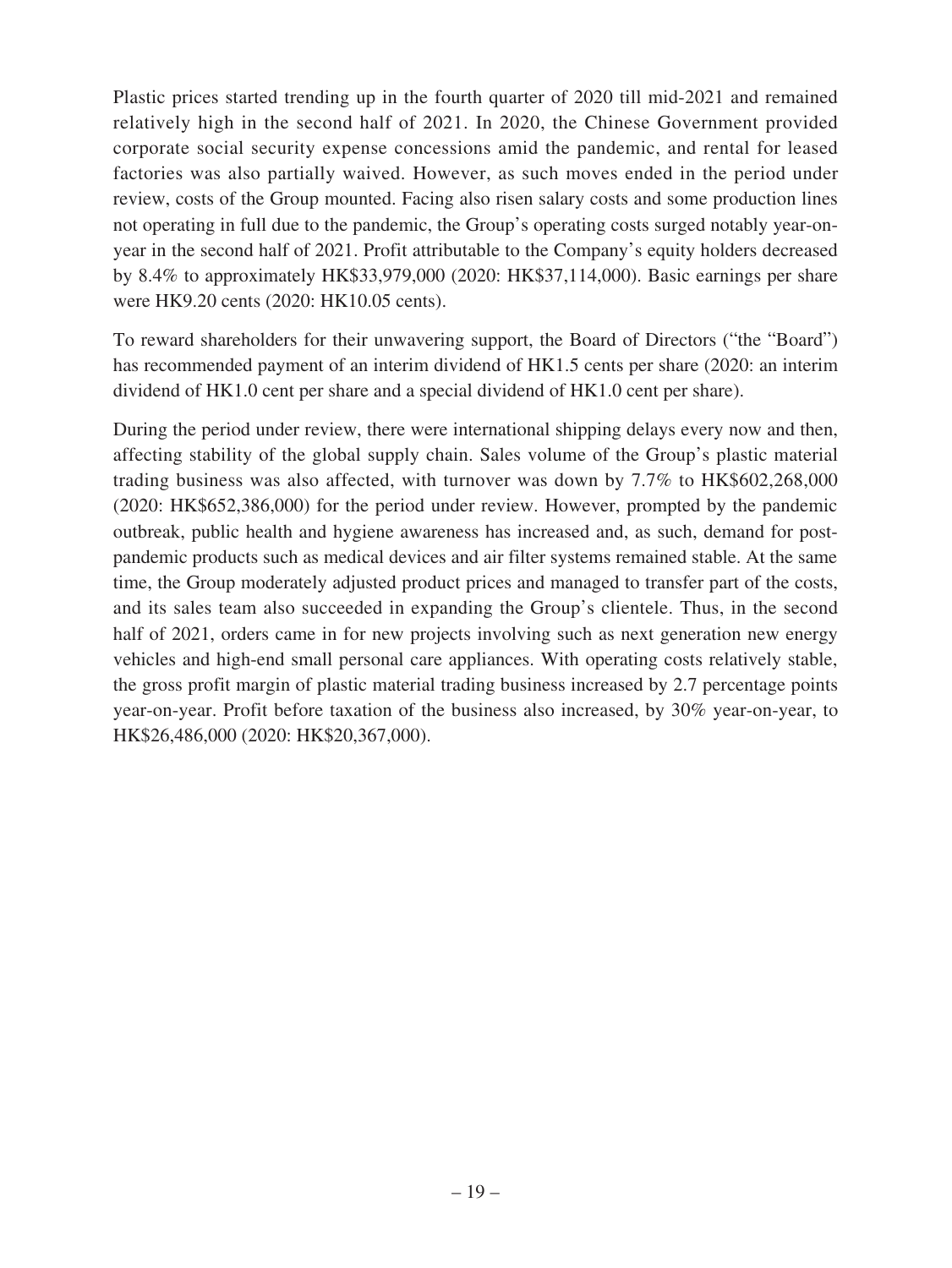As for engineering plastic product business, driven by orders from new customers, saw turnover increased by 16.4% year-on-year to HK\$142,736,000 (2020: HK\$122,640,000). However, with raw material prices lingering high, gross profit margin of the business dropped by a slight 0.8 percentage point. Nonetheless, at the Group's stringent cost control measures, profit before tax of the business increased by 37.5% year-on-year to HK\$23,290,000 (2020: HK\$16,938,000), which was satisfactory. With various countries implementing different pandemic prevention measures, many companies have adopted flexible work-from-home arrangements, which has greatly increased the time consumers spend at home and that in turn has stimulated demand for general household electrical appliances such as kitchenware. Spotting the trend, the Group started in the previous financial year, to tap the high-end kitchenware market the promises higher gross profit. In the second half of 2021, the Group continued to enrich its product portfolio and increased R&D investment and efforts at the Dongguan base to develop more product formulas for high-end kitchenware, so as to meet the orders of customers with more diverse demands.

On the contrary, the colorant, pigment and compounded plastic resin business was affected by cost hike in the period under review. Although its turnover increased by 5.2% year-on-year to HK\$186,121,000 (2020: HK\$176,961,000), gross profit margin was down by 4.5 percentage points and profit before tax also fell, by 94.1%, to HK\$904,000 (2020: HK\$15,372,000). The notable increase in costs was mainly due to the five factories serving the business needed more human resources, and the absence of the corporate social security expense concession from the Mainland China Government and the rental concession for leased factories during the period. Also, as some factories had to temporarily suspend work due to COVID-19 and employees had to work overtime subsequently to catch up with production schedule, additional expenses were incurred. All of the above led to higher costs. During the period under review, the Group continued to focus on increasing production of high-end sanitary products and electronic products, and expanding the production capacity of various factories so that it might secure high-gross-profit-margin orders and maintain stable business development.

# **PROSPECTS**

International oil prices are still high, and with the pandemic prevailing and uncertain, international shipping schedules have not returned to normal and raw material market supply has remained tense. The Group expects "internal circulation" to continue to be the mainstream tactic in the mainland market and sees the world overall to still be overshadowed by the pandemic with the Delta and Omicron variants spreading. At the same time, as the interest rate hike cycle in Europe and the US is about to begin, the Group expects overseas customers to adopt a more prudent ordering strategy in coping with the current economic environment.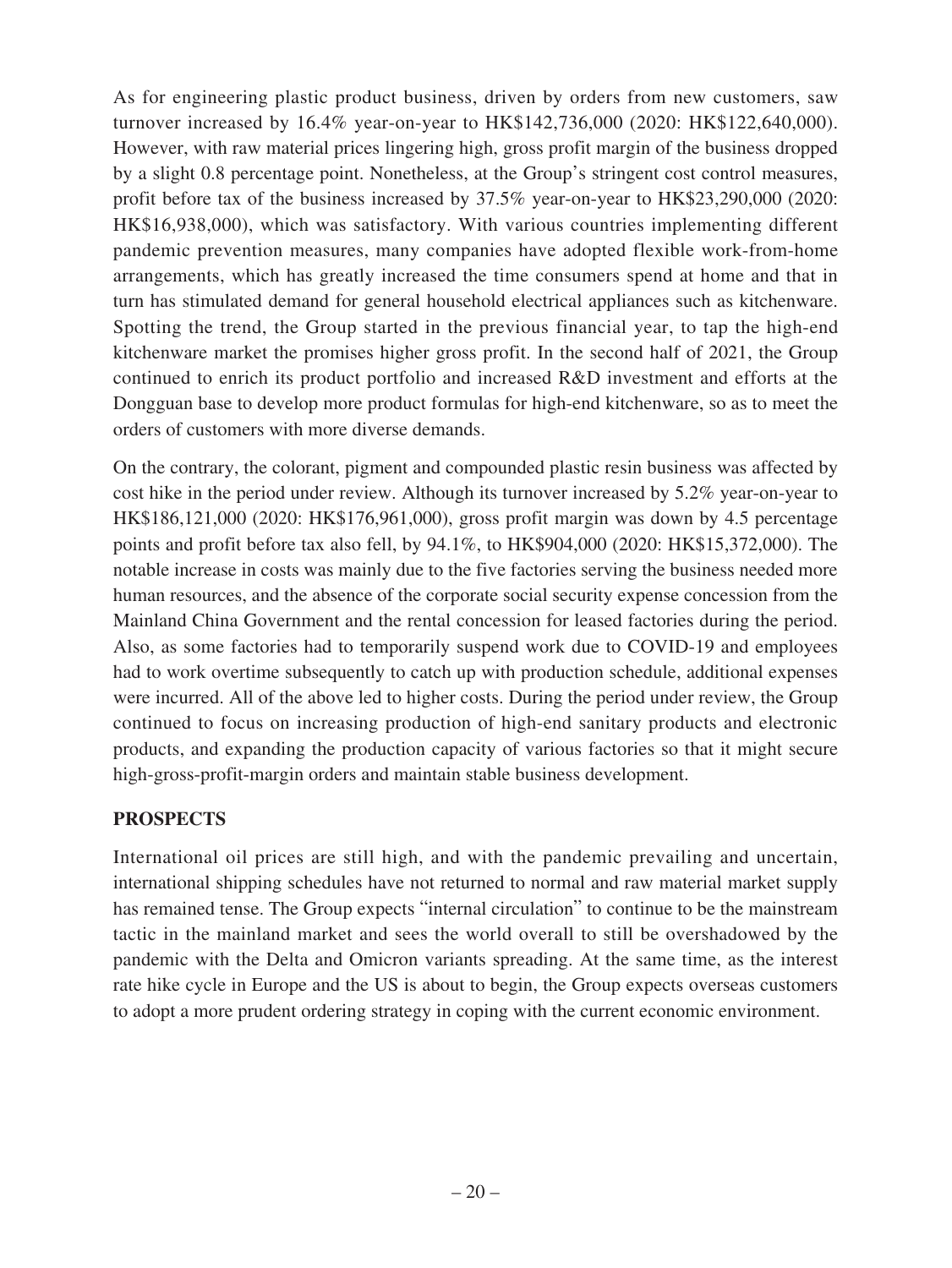Although high international oil prices have caused prices of plastic raw materials to stay high, the Group is prepared to ward off and manage related risks, including controlling inventory level and maintaining a strong capital position to greet challenges as well as opportunities in 2022. In the past two years, the Group secured more new customers, involving such as higher added-value and high margin products like high-end kitchenware and smart devices. In the future, the Group will explore opportunities of connecting directly with end-customers and actively look for business opportunities in related areas.

Moreover, the Group will step up research and development efforts. On top of enhancing product quality, it will actively match the needs of different customers and develop advanced high-end production technologies, to the ends of optimising its product portfolio and bolstering overall gross profit margin. As for cost control, it will actively improve overall administrative and operational efficiency, continuously implement stringent cost control measures, including reducing administrative and distribution fees and production costs. Furthermore, it is also preparing for the upcoming interest rate hike cycle, with plans to discuss with more banks on options to reduce interest expenses, such as participating in green finance.

The Group was able to mitigate the pandemic's impact on its businesses and deliver stable performance for the period under review, thanks to the strong support of the management team and customers, as well as the diligence and contribution of all staff. As always, it will continue to operate and develop businesses with a prudent and active approach, and do its utmost to achieve the primary goals of assuring long-term business development and maximising returns to shareholders to reward all stakeholders for their trust and support.

# **LIQUIDITY AND FINANCIAL RESOURCES**

The Group generally finances its operations with internally generated cashflow and banking facilities provided by its principal bankers. As at 31st December 2021, the Group has available aggregate bank loan facilities of approximately HK\$556,146,000 of which HK\$375,325,000 have been utilised and were secured by corporate guarantee issued by the Group and legal charges on certain leasehold land and buildings, investment properties and machinery and equipment in Mainland China and Hong Kong owned by the Group. The Group's cash and bank balances as at 31st December 2021 amounted to approximately HK\$248,014,000. The Group's gearing ratio as at 31st December 2021 was approximately 55.8%, based on the total bank borrowings of approximately HK\$347,271,000 and the shareholders' funds of approximately HK\$622,207,000.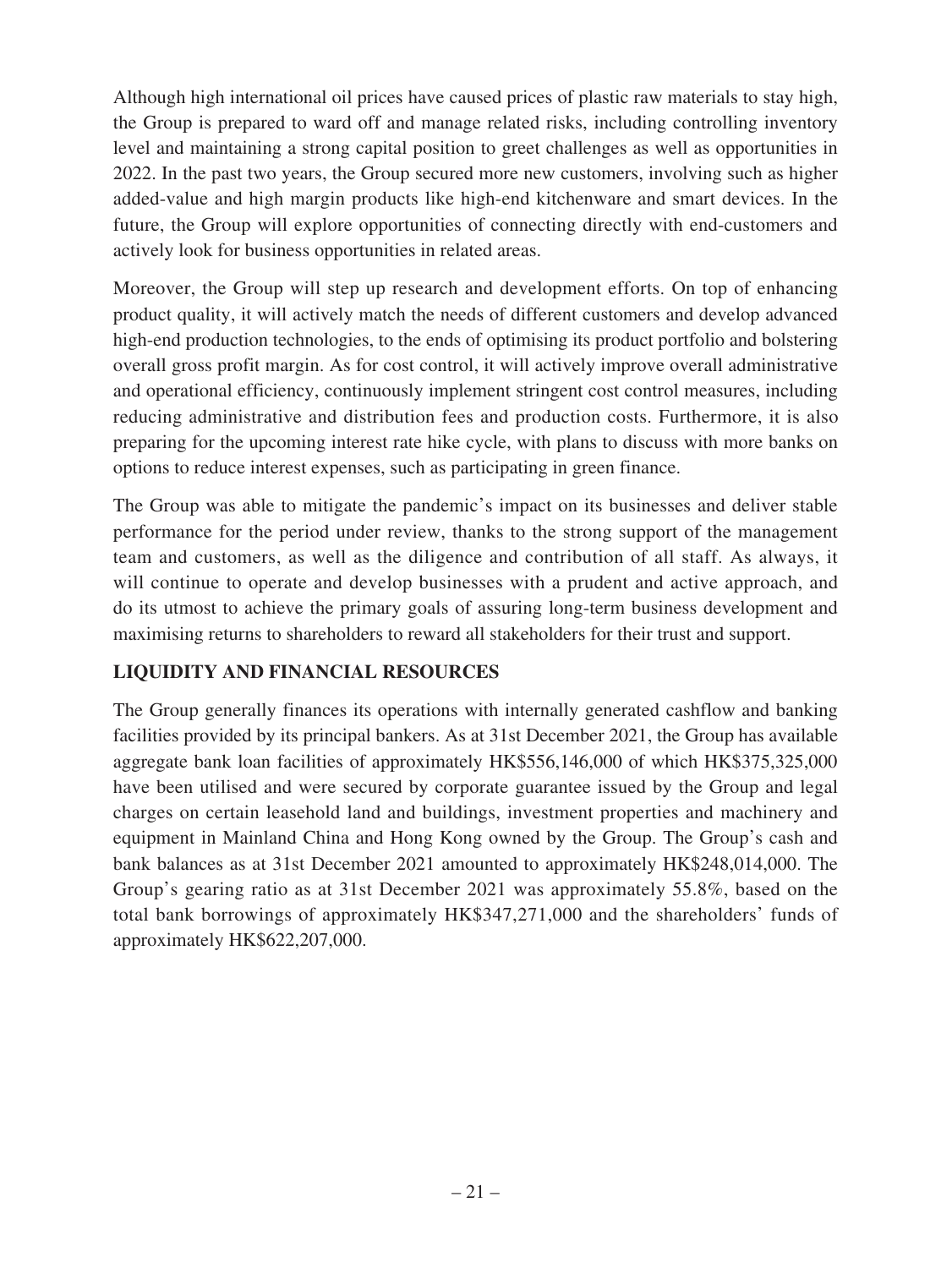# **FOREIGN EXCHANGE RISK**

The Group's bank borrowings and cash and cash equivalents are primarily denominated in Hong Kong dollars, Renminbi and US dollars. The Group's purchases were principally denominated in US dollars. The Group closely monitors currency fluctuations and manages its exchange risk by entering into forward exchange contracts from time to time.

As at 31st December 2021, the Group did not have any outstanding forward foreign exchange contracts.

# **EMPLOYEE INFORMATION**

As at 31st December 2021, the Group employed a total of approximately 623 full-time employees. The Group's emolument policies are formulated on the performance of individual employees and are reviewed annually. The Group has an incentive scheme which is geared to the profit of the Group and the performance of its employees, as an incentive to motivate its employees to increase their contribution to the Group. The Group also provides social and medical insurance coverage, and provident fund scheme (as the case may be) to its employees depending on the location of such employees.

# **PURCHASE, SALE AND REDEMPTION OF THE COMPANY'S LISTED SECURITIES**

The Company has not redeemed any of its shares during the period. Neither the Company nor any of its subsidiaries has purchased or sold any of the Company's listed securities during the period.

# **COMPLIANCE WITH THE MODEL CODE FOR SECURITIES TRANSACTIONS BY DIRECTORS**

The Company has adopted a code of conduct regarding Directors' securities transactions on terms no less exacting than the required standard set out in the Model Code for Securities Transactions by Directors of Listed Companies (the "Model Code") set out in Appendix 10 to the Rules Governing the Listing of Securities (the "Listing Rules") on The Stock Exchange of Hong Kong Limited (the "Stock Exchange"). Having made specific enquiry to all Directors of the Company, all Directors have confirmed that they had complied with the required standard set out in the Model Code and the Company's code of conduct regarding Directors' securities transactions during the period.

# **CORPORATE GOVERNANCE PRACTICE**

The Company is committed to the establishment of good corporate governance practices and procedures which serve as an important element of risk management throughout the growth and expansion of the Company. The Company emphasises on maintaining and carrying out sound, solid and effective corporate governance principles and structures.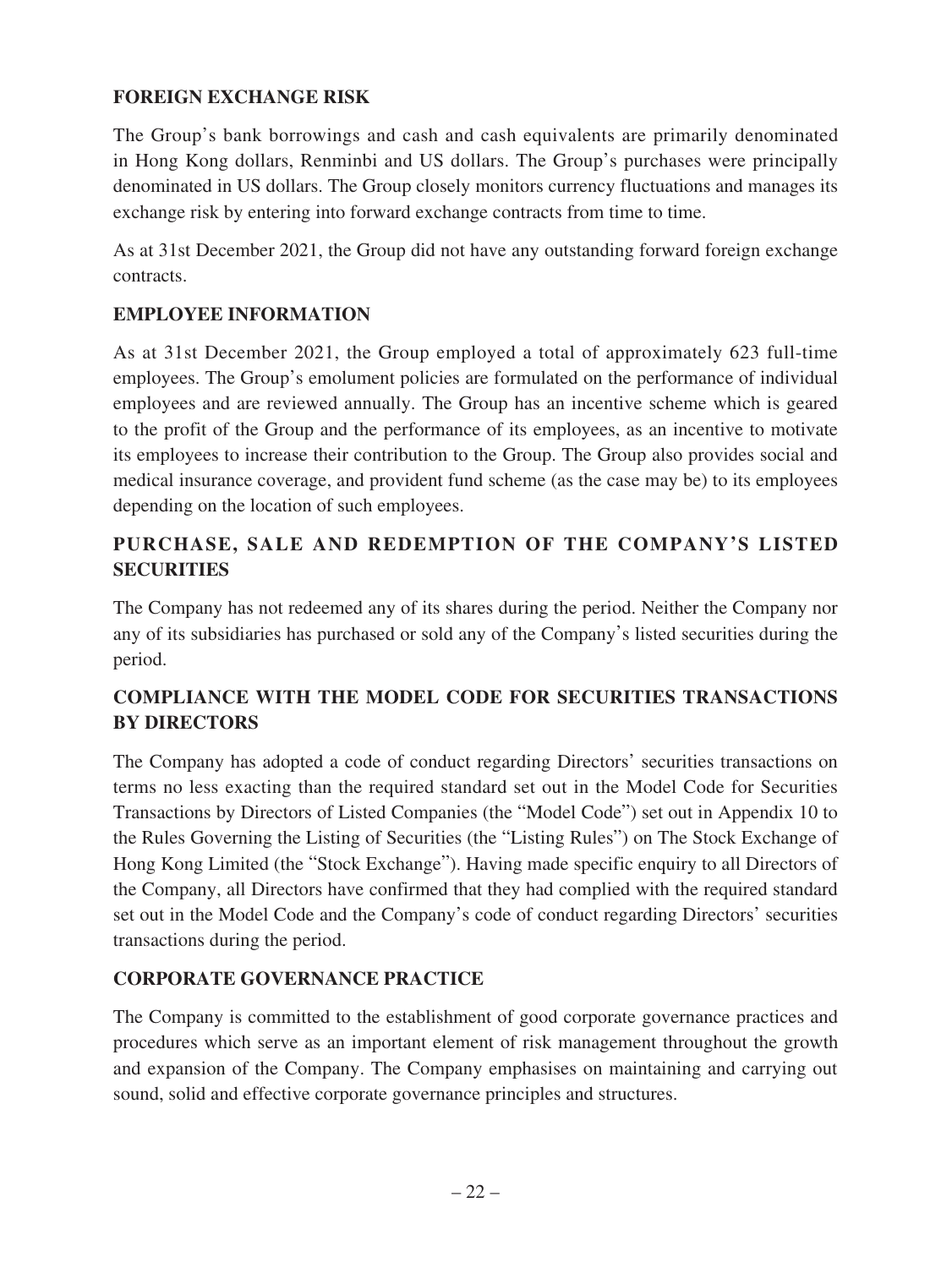The Company has complied with all the applicable code provisions as set out in Corporate Governance Code and Corporate Governance Report to the Appendix 14 of the Listing Rules (the "CG Code") throughout the six months ended 31st December 2021, except for the deviation as mentioned below.

According to the code provision A.2.1 of the CG Code, the roles of chairman and chief executive should be separate and should not be performed by the same individual. Up to the date of this interim results announcement, the Board has not appointed any individual to be the chief executive. The roles of the chief executive have been performed collectively by all the executive directors, including the chairman, of the Company. The Board considers that this arrangement allows contributions from all executive directors with different expertise and is beneficial to the continuity of the Company's policies and strategies. Going forward, the Board will periodically review the effectiveness of this arrangement and considers appointing an individual to chief executive when it thinks appropriate.

For the purpose of enhancing the risk management and internal control systems, the Company has engaged an external consultant to assist the Board and the audit committee of the Company (the "Audit Committee") in ongoing monitoring and in performing the internal audit functions for the Group. Deficiencies in the design and implementation of internal controls are identified and recommendations are proposed for improvement. Significant internal control deficiencies are reported to the Audit Committee and the Board on a timely basis to ensure prompt remediation actions are taken.

The Board has reviewed and considered the Group's risk management and internal control systems were effective and adequate during the period. The risk management and internal control systems of the Group are designed to manage rather than eliminate the risk of failure to achieve business objectives, and can only provide reasonable and not absolute assurance against material misstatement or loss.

# **NOMINATION COMMITTEE**

The Company has formulated written terms of reference for the nomination committee of the Company (the "Nomination Committee") in accordance with the requirements of the Stock Exchange. The Nomination Committee consists of all independent non-executive Directors, namely Mr. HO Wai Chi, Paul, Mr. CHING Yu Lung and Mr. YU Chi Kwong and an executive Director, Mr. HUI Sai Chung.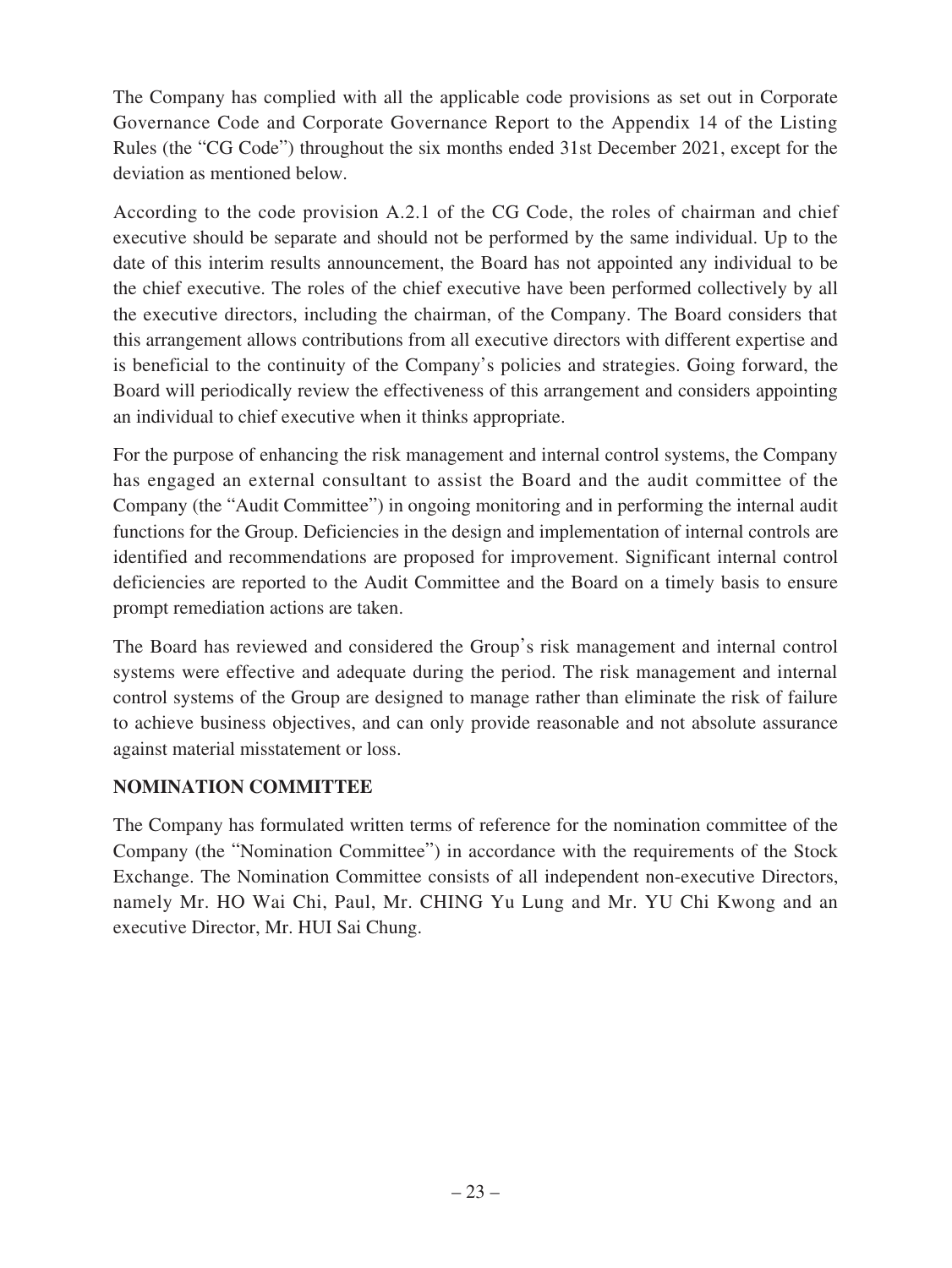The Nomination Committee is responsible for reviewing the structure, size and composition of the Board (including the skills, knowledge and experience) on a regular basis and make recommendations to the Board regarding any proposed changes; identifying individuals suitably qualified to become Board members and select or make recommendations to the Board on the selection of, individuals nominated for directorships; assessing the independence of independent non-executive Directors; and making recommendations to the Board on relevant matters relating to the appointment or re-appointment of Directors and succession planning for Directors. The Nomination Committee would review the Board's composition from time to time where Board diversity would be considered from a number of aspects, including but not limited to gender, age, cultural and education background, ethnicity, professional experience, skills, knowledge and length of services. The Nomination Committee meets at least once a year to assess the structure, size and composition of the Board.

# **AUDIT COMMITTEE**

The Company has formulated written terms of reference for the Audit Committee in accordance with the requirements of the Stock Exchange. The Audit Committee consists of all independent non-executive Directors, namely Mr. HO Wai Chi, Paul, Mr. CHING Yu Lung and Mr. YU Chi Kwong.

The principal duties of the Audit Committee are to ensure the objectivity and credibility of financial reporting and internal control procedures as well as to maintain an appropriate relationship with the external auditor of the Company. The terms of reference of the Audit Committee are aligned with the recommendations set out in "A Guide for Effective Audit Committees" issued by the Hong Kong Institute of Certified Public Accountants and Listing Rules.

The Audit Committee has reviewed with management the accounting principles and practices adopted by the Group and discussed internal controls and financial reporting matters including a review of the unaudited condensed consolidated interim financial information for the six months ended 31st December 2021 with the Directors.

### **REMUNERATION COMMITTEE**

The Company has formulated written terms of reference for the remuneration committee of the Company (the "Remuneration Committee") in accordance with the requirements of the Stock Exchange. The Remuneration Committee consists of three independent non-executive Directors, namely Mr. HO Wai Chi, Paul, Mr. CHING Yu Lung and Mr. YU Chi Kwong and an executive Director, Mr. HUI Sai Chung.